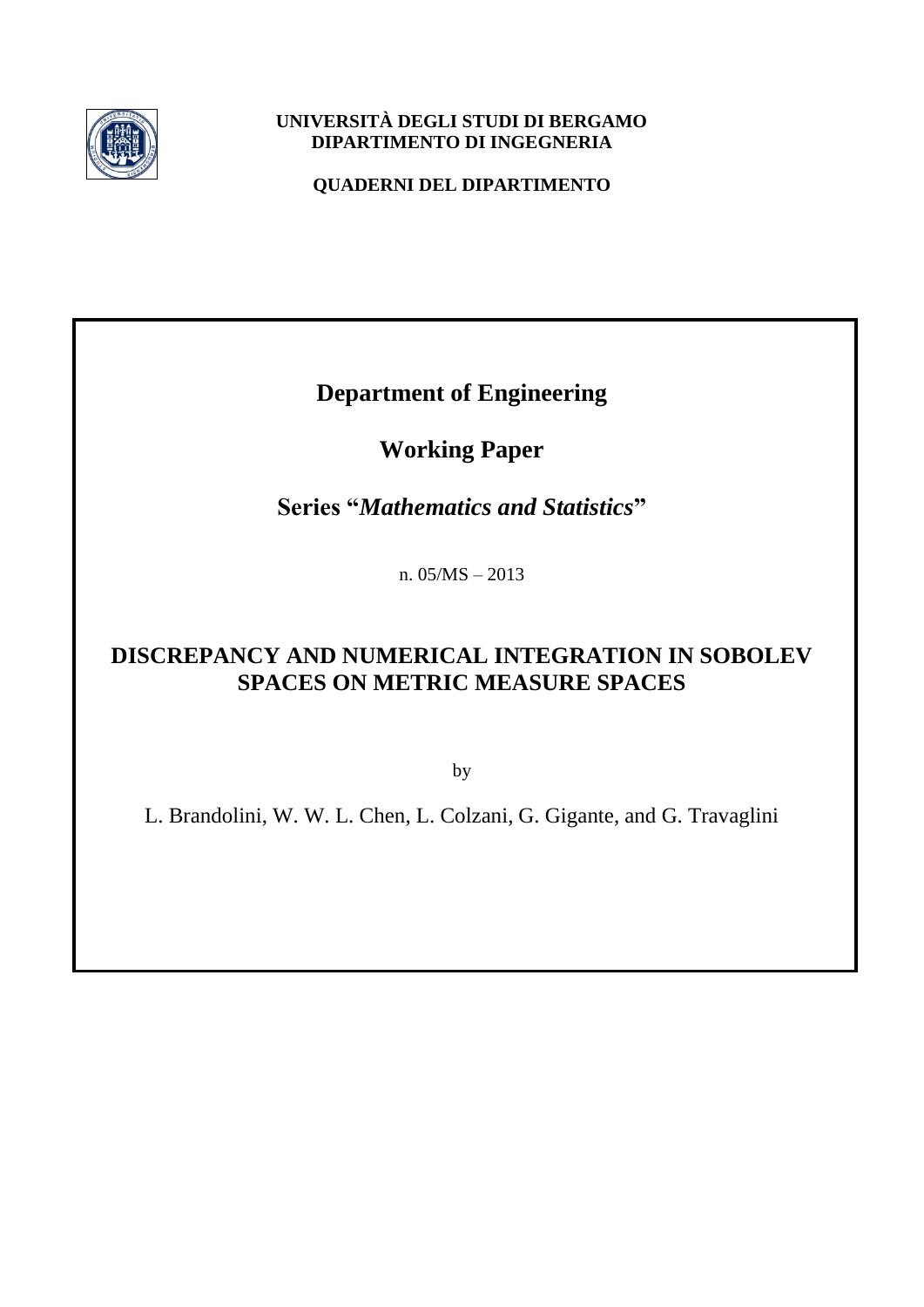# **COMITATO DI REDAZIONE§**

Series Mathematics and Statistics (MS): Luca Brandolini, Alessandro Fassò, Christian Vergara

 $\S$ § L'accesso alle *Series* è approvato dal Comitato di Redazione. I *Working Papers* della Collana dei Quaderni del Dipartimento di Ingegneria dell'Informazione e Metodi Matematici costituiscono un servizio atto a fornire la tempestiva divulgazione dei risultati dell'attività di ricerca, siano essi in forma provvisoria o definitiva.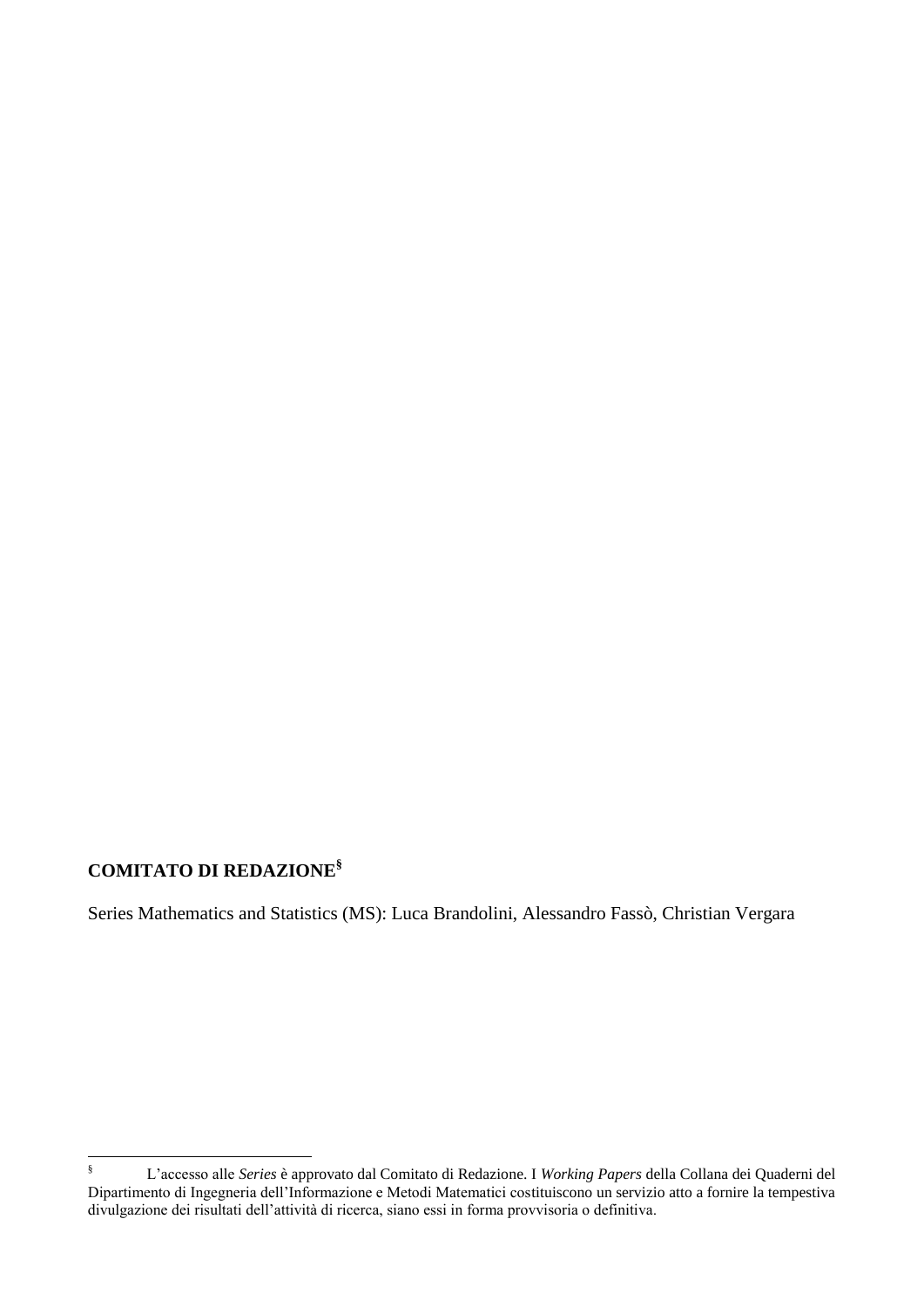### Discrepancy and numerical integration in Sobolev spaces on metric measure spaces

L. Brandolini, W. W. L. Chen, L. Colzani, G. Gigante, and G. Travaglini

Abstract. We study the error for quasi Monte Carlo quadrature rules on metric measure spaces adapted to a decomposition of the space into disjoint subsets. We consider both the error for a single given function, and the worst case error for all functions in a given class of potentials. The main tools are the classical Kintchine-Marcinkiewicz-Zygmund inequality and more recent suitable definitions of Sobolev classes on metric measure spaces.

#### 1. Introduction

Consider the integral of a continuous function  $f(x)$  over a metric measure space  $M$  with measure  $dx$ ,

$$
\int_{\mathcal{M}} f\left(x\right) dx,
$$

and the associated Riemann sums

$$
\sum_{j=1}^{N} \omega_j f(x_j) \,,
$$

where  $\{x_j\}_{j=1}^N$  are points in M and  $\{\omega_j\}_{j=1}^N$  are given weights. We are interested in the rate of decay of the error

$$
\mathcal{E}(x_j,\omega_j) f = \sum_j \omega_j f(x_j) - \int_{\mathcal{M}} f(x) dx
$$

as N goes to  $+\infty$ . It is reasonable to conjecture that this decay depends on some smoothness of the function  $f(x)$  and on the distribution of the nodes  $\{x_j\}_{j=1}^N$  in M. For references on this problem when the metric space is a torus, a sphere or more generally a compact symmetric space see, for example,  $[5]$ ,  $[6]$ ,  $[7]$ ,  $[8]$ ,  $[13]$ ,  $[17]$ ,  $[18]$ ,  $[19]$ ,  $[20]$ ,  $[21]$ ,  $[24]$ . For some results related to metric measure spaces see also  $[26]$ . In particular, it has been proved in  $[4,$  Corollary 2.15 that when M is a d-dimensional compact Riemannian manifold and  $\mathbb{H}_p^{\alpha}(M)$  is the classical fractional Sobolev space with regularity index  $\alpha > d/p$  and  $1 \leq p \leq +\infty$ , then for any choice of N nodes  $\{x_i\}$  with comparable minimal separation distance and

<sup>2010</sup> Mathematics Subject Classification. Primary 65D30, 65D32, 31E05; Secondary 11K38, 46E35.

Key words and phrases. Discrepancy, numerical integration, potentials, Besov spaces, Sobolev spaces, metric measure spaces .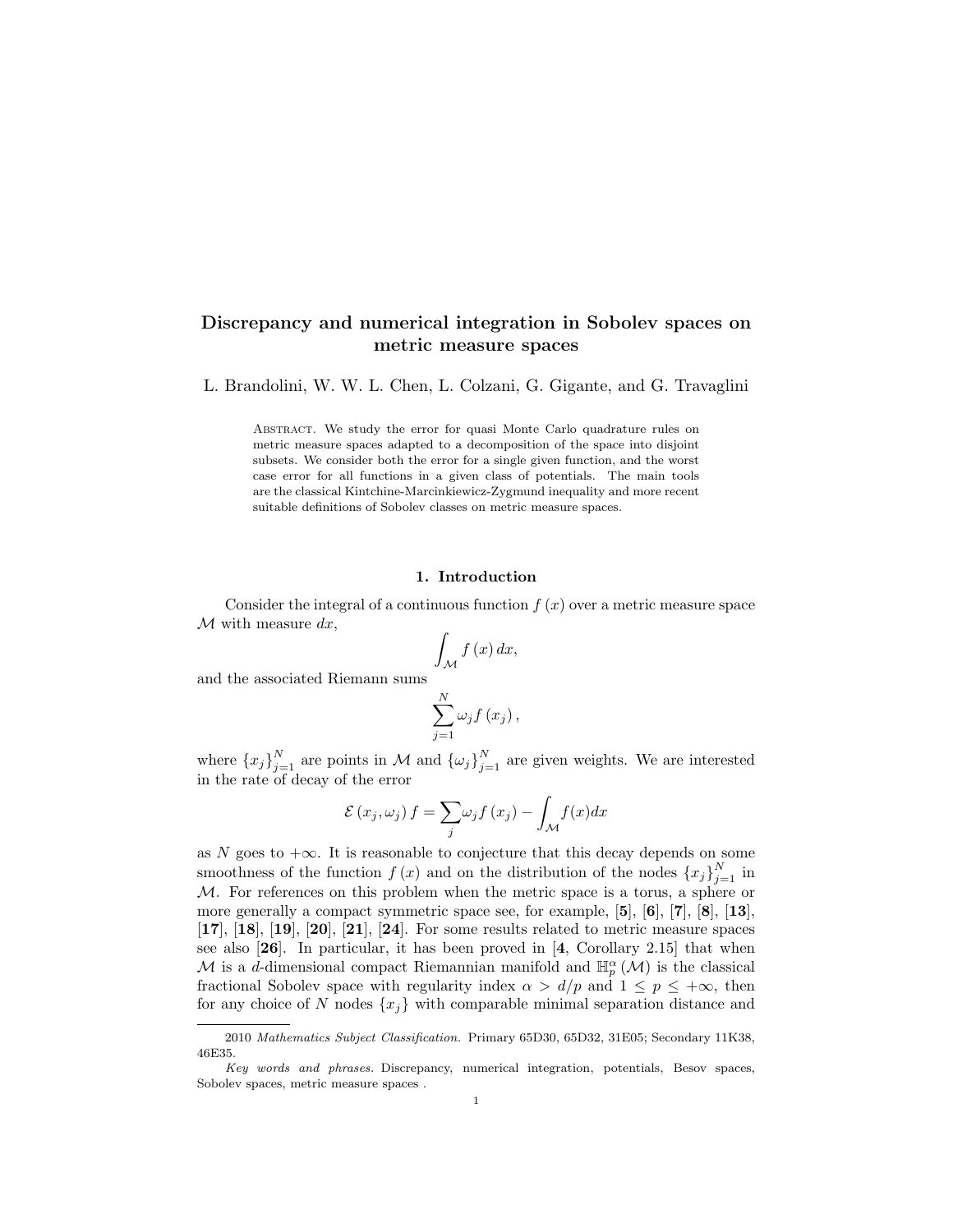mesh norm (roughly speaking this means that the nodes are uniformly spread out in the whole manifold), there is a suitable choice of positive weights  $\{\omega_i\}$  such that

$$
\left\|\mathcal{E}\left(x_j,\omega_j\right)\right\|_{\alpha,p} \le cN^{-\alpha/d}
$$

.

Here  $\left\|\mathcal{E}(x_j,\omega_j)\right\|_{\alpha,p}$  denotes the norm of the functional  $f \to \mathcal{E}(x_j,\omega_j) f$  on the space  $\mathbb{H}_p^{\alpha}(\mathcal{M})$ .

The first step in the proof of the above result consists of estimating the decay of the error of a quadrature rule which is exact on the first, say, r eigenfunctions of the Laplace-Beltrami operator on  $\mathcal M$ . Previous results when  $\mathcal M$  is the Euclidean sphere can be found in  $[18]$ ,  $[19]$ ,  $[21]$ . The second ingredient is a result in  $[14]$ , which proves that for any choice of N points in  $\mathcal M$  satisfying the above mentioned condition on the minimal separation distance and the mesh norm, there is a choice of weights that gives an exact quadrature rule for the first  $r = r(N)$  eigenfunctions. A close look at the proof shows furthermore that these N weights can be chosen to satisfy the condition  $\omega_j \ge cN^{-1}$ .

On the other hand,  $N^{-\alpha/d}$  is the highest possible speed of convergence since, again in [4, Theorem 2.16], it has been proved that for any choice of N nodes  $\{x_i\}$ and weights  $\{\omega_i\},\$ 

$$
\left\|\mathcal{E}\left(x_j,\omega_j\right)\right\|_{\alpha,p} \ge cN^{-\alpha/d}.
$$

Again, previous results for the sphere are in [17], [18], [20], while for compact two-point homogeneous spaces can be found in [24].

A possible way to find N nodes satisfying the minimal separation distance vs. mesh norm condition is to partition the manifold into  $N$  disjoint subsets  $\mathcal{M} = \bigcup_{j=1}^N \mathcal{X}_j$  with measure  $|\mathcal{X}_j| \approx N^{-1}$  and  $\text{diam}(\mathcal{X}_j) \approx N^{-1/d}$ , setting the weights  $\omega_i = |\mathcal{X}_i|$  and picking a node  $x_i$  in each subset  $\mathcal{X}_i$ . In particular, see [25] for a decomposition of the sphere into sets of equal measure and minimal diameter.

The following examples show that the function from the space  $\mathcal{X}_1 \times \cdots \times \mathcal{X}_N$ to R,

$$
\{x_j\}_{j=1}^N \to \|\mathcal{E}(x_j, |\mathcal{X}_j|)\|_{\alpha,p}
$$

may present conspicuous oscillations.

EXAMPLE 1. The d-dimensional torus  $\mathbb{T}^d$  can be partitioned into  $N = m^d$  congruent cubes with sides  $1/m$  and this partition generates a mesh of points  $(m^{-1}\mathbb{Z}^d)$ which gives an exact quadrature rule for all exponentials  $\exp(2\pi i kx)$  with k in the hypercube  $\left\{\max_{i=1,...,d}|k_i| < m\right\}$ . By Theorem 2.12 in [4] for any  $\alpha > d/p$  we have

$$
\left\| \mathcal{E} \left( m^{-1} \mathbb{Z}^d, 1/N \right) \right\|_{\alpha, p} \le c N^{-\alpha/d}.
$$

As mentioned before, this rate of decay is the fastest possible.

EXAMPLE 2. Fix a smooth function  $f(x)$  on the manifold M with a finite number of stationary points and, as above, divide M into N subsets  $\mathcal{X}_1, \ldots, \mathcal{X}_N$ with measures  $N^{-1}$  and diameters  $N^{-1/d}$  approximately. Choose points  $x_i \in \mathcal{X}_i$ where  $f(x_j)$  is close to the supremum in  $\mathcal{X}_j$ , so that for all indices j,

$$
\omega_{j} f(x_{j}) - \int_{\mathcal{X}_{j}} f(z) dz \ge 0
$$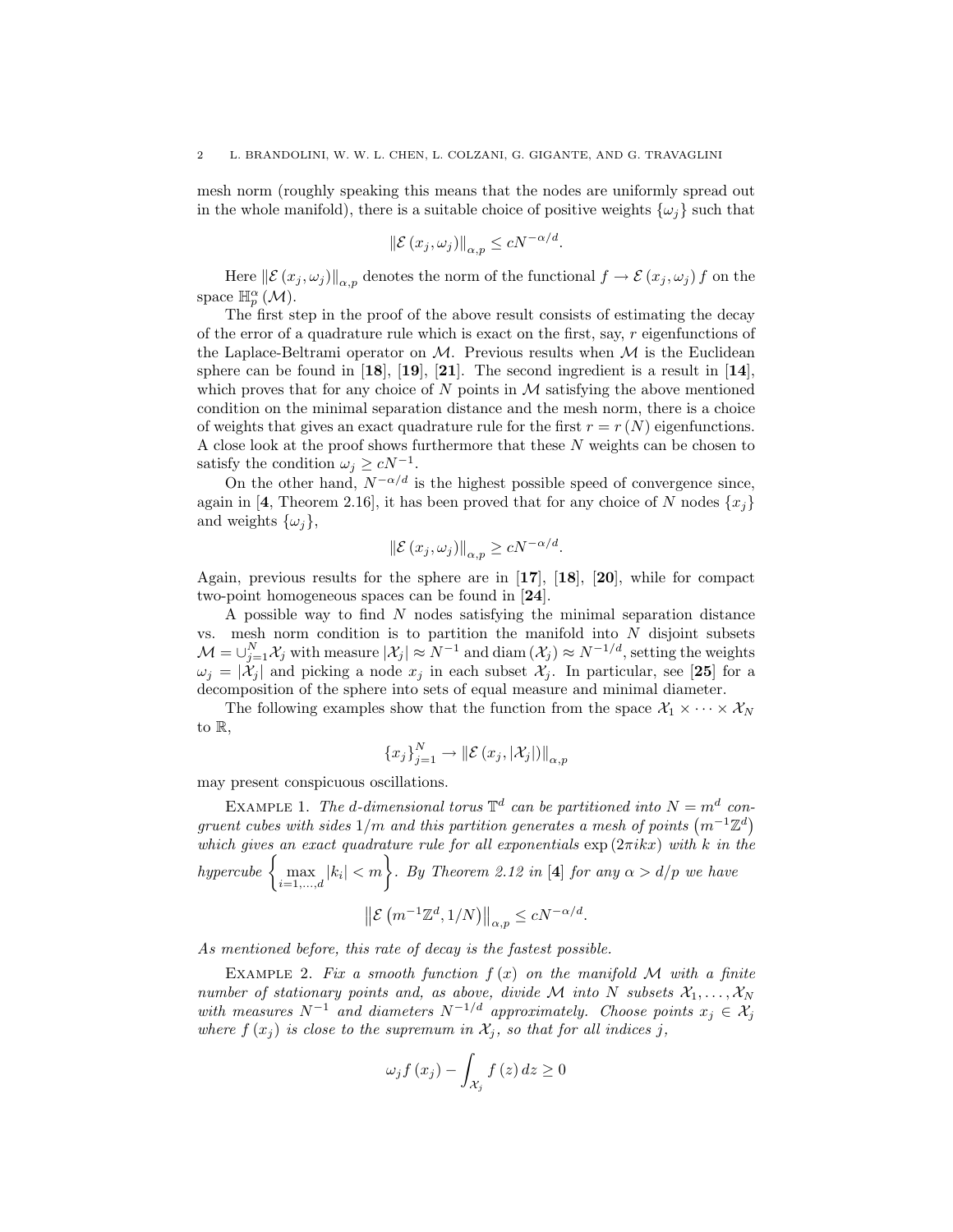and for all  $\mathcal{X}_i$ 's far away from the stationaty points,

$$
\omega_j f(x_j) - \int_{\mathcal{X}_j} f(z) dz \ge cN^{-1-1/d}.
$$

Since this last inequality holds for the majority of the j's, one has

$$
\mathcal{E}(x_j,|\mathcal{X}_j|) f = \sum_{j=1}^N \left( \omega_j f(x_j) - \int_{\mathcal{X}_j} f(z) dz \right) \ge cN^{-1/d}.
$$

Hence

$$
\left\|\mathcal{E}\left(x_j, |\mathcal{X}_j|\right)\right\|_{\alpha,p} \ge cN^{-1/d}.
$$

For values of  $\alpha > 1$ , this gives a rate of decay slower than the best possible  $N^{-\alpha/d}$ .

Hence, as expected, the norm of the error in the quadrature rule is sensitive to the distribution of the nodes. Anyhow, despite this pointwise irregularity, it has been proved in [4] that at least for a certain range of  $\alpha$  and for  $p = 2$ , a random choice of nodes gives the best possible decay. See also [8, Theorem 7 and Theorem 24] for the case of the sphere.

THEOREM A (Theorem 2.7 in  $[4]$ ). If a d dimensional compact Riemannian manifold M is decomposed into disjoint pieces  $\mathcal{X}_1 \cup \ldots \cup \mathcal{X}_N$ , and if  $d/2 < \alpha <$  $d/2+1$ , then

$$
\left\{\int_{\mathcal{X}_1}\cdots\int_{\mathcal{X}_N}\|\mathcal{E}(x_j,|\mathcal{X}_j|)\|_{\alpha,2}^2\,\frac{dx_1}{|\mathcal{X}_1|}\cdots\frac{dx_N}{|\mathcal{X}_N|}\right\}^{1/2}\leq c\max_{1\leq j\leq N}\left\{\mathrm{diam}\left(\mathcal{X}_j\right)^\alpha\right\}.
$$

In particular if diam  $(\mathcal{X}_i) \le cN^{-1/d}$  for all j then, by Chebyshev inequality, for every  $0 < \varepsilon < 1$  there exists a constant c such that a random choice of points  $\{x_i\}$ in  $\{\mathcal{X}_j\}$  gives

$$
\|\mathcal{E}(x_j, |\mathcal{X}_j|)\|_{\alpha,2} \le cN^{-\alpha/d},
$$

with probability greater than  $1 - \varepsilon$ .

The proof of the above theorem relies heavily on Hilbert space techniques and on the Riemannian structure of  $M$ . The main purpose of this paper is to generalize this result to the Sobolev spaces  $\mathbb{H}_p^{\alpha}(\mathcal{M})$  with  $1 \leq p \leq +\infty$  and with  $\mathcal M$  an arbitrary metric measure space. The main ingredient in this generalization is an extension of the classical Kintchine inequality due to Marcinkiewicz and Zygmund.

The first issue lies in an appropriate definition of Sobolev space in an arbitrary measure space, and a possible one is in terms of potential spaces. See e.g. [29, Chapter V] for the Euclidean case. Thus, if M is a measure space and  $1 \leq p, q \leq \ell$ +∞ are conjugate exponents,  $1/p + 1/q = 1$ , let  $\Phi(x, y)$  be a measurable kernel on  $\mathcal{M} \times \mathcal{M}$  such that for every x the q-th power of the kernel  $y \to \Phi(x, y)$  is integrable, Z  $\mathcal{M}_{\mathcal{A}}$  $|\Phi(x, y)|^q dy < +\infty$ . Then every function  $g(x)$  in  $\mathbb{L}^p(\mathcal{M})$  has a pointwise well defined potential

$$
f(x) = \int_{\mathcal{M}} \Phi(x, y) g(y) dy.
$$

The space  $\mathbb{H}_p^{\Phi}(\mathcal{M})$  is the space of all potentials of functions in  $\mathbb{L}^p(\mathcal{M})$ , with norm

$$
||f||_{\mathbb{H}_{p}^{\Phi}(\mathcal{M})} = \inf_{g} \left\{ \int_{\mathcal{M}} |g(x)|^{p} dx \right\}^{1/p}.
$$

Here, the infimum is over all  $q(x)$  which give the potential  $f(x)$ .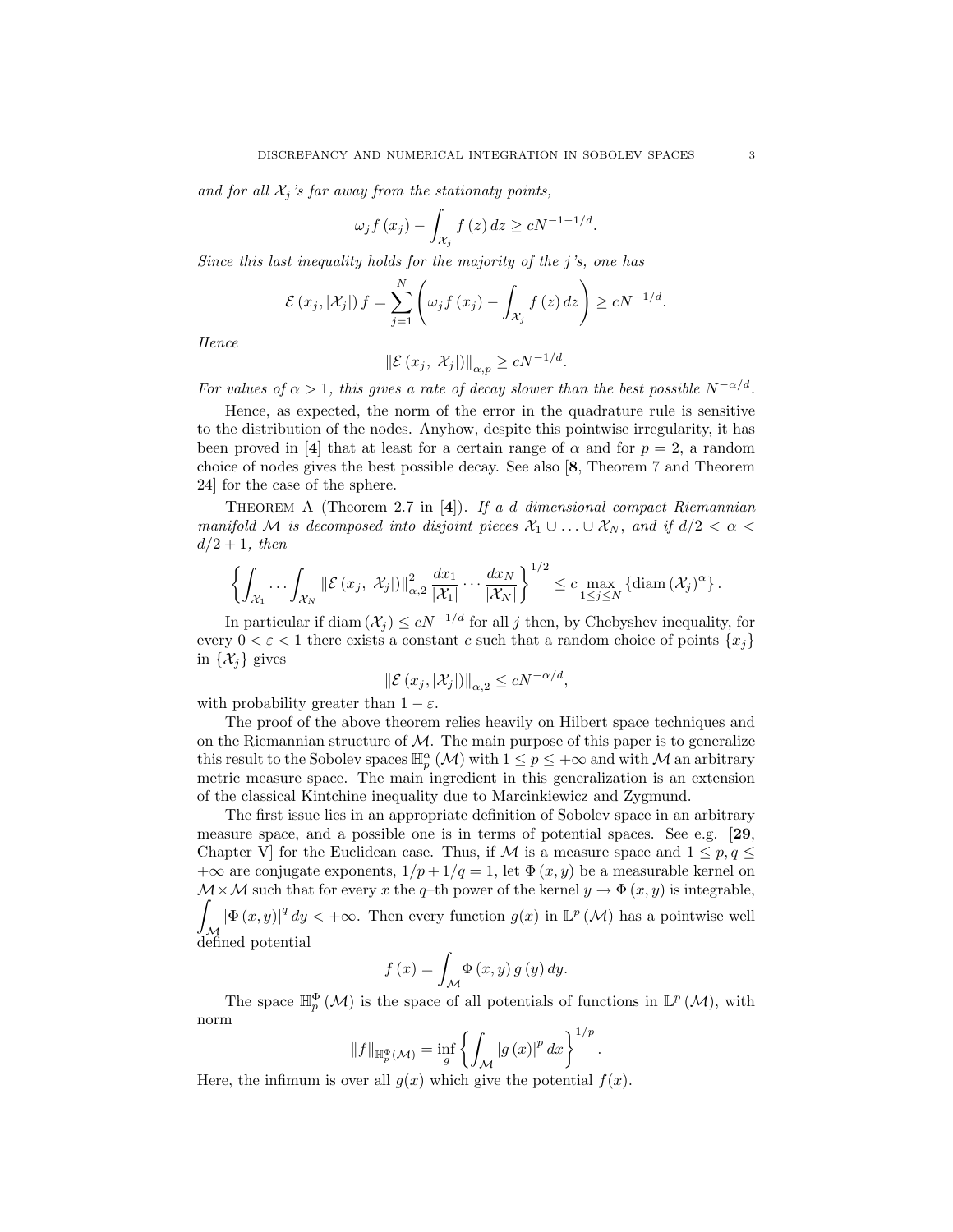We prove (see Corollary 3 below) the following generalization of Theorem A, under the hypothesis that the kernel  $\Phi(x, y)$  has a behaviour similar to the Bessel kernel on a Riemannian manifold. We need the following definition.

DEFINITION 1. We say that a metric measure space  $M$  is Ahlfors d-regular, for some positive constant d, if there exist positive constants a, b such that for every  $y \in \mathcal{M}$  and  $0 < t < 1$ ,

$$
at^d \le |\{x \in \mathcal{M}, \ |x - y| < t\}| \le bt^d.
$$

THEOREM B. Let  $M$  be an Ahlfors d-regular metric measure space of finite measure and assume that M is decomposed into a finite number of disjoint sets  $\mathcal{M} = \bigcup_{j=1}^N \mathcal{X}_j$  with  $|\mathcal{X}_j| \approx N^{-1}$  and  $\text{diam}(\mathcal{X}_j) \approx N^{-1/d}$ . Assume that for some  $0 < \alpha < d$ , the kernel  $\Phi(x, y)$  satisfies the conditions

$$
|\Phi(x, y)| \le c |x - y|^{\alpha - d} \text{ for every } x \text{ and } y,
$$
  

$$
|\Phi(x, y) - \Phi(z, y)| \le c |x - z| |x - y|^{\alpha - d - 1} \text{ if } |x - y| \ge 2 |x - z|.
$$

Finally assume that  $1 < p \leq +\infty$ ,  $1/p + 1/q = 1$ , and  $d/p < \alpha < d$ . Then

$$
\left\{ \int_{\mathcal{X}_1} \cdots \int_{\mathcal{X}_N} \|\mathcal{E}(x_j, |\mathcal{X}_j|) \|_{\Phi, p}^q \frac{dx_1}{|\mathcal{X}_1|} \cdots \frac{dx_N}{|\mathcal{X}_N|} \right\}^{1/q}
$$
  

$$
\leq \begin{cases} cN^{-\alpha/d} & \text{if } \alpha < d/2 + 1, \\ cN^{-1/2 - 1/d} \log^{1/2}(N) & \text{if } \alpha = d/2 + 1, \\ cN^{-1/2 - 1/d} & \text{if } \alpha > d/2 + 1. \end{cases}
$$

Again,  $\|\mathcal{E}(x_j,|\mathcal{X}_j|)\|_{\Phi,p}$  is the norm of the functional  $f \to \mathcal{E}(x_j,|\mathcal{X}_j|) f$  on the potential space  $\mathbb{H}_p^{\Phi}(\mathcal{M})$ .

Under natural assumptions on the kernel we also show that this average decay is sharp in the exponents of N, but notice that in the case  $\alpha \geq d/2+1$ ,  $\alpha > d/p$  this average decay is slower than the best possible  $N^{-\alpha/d}$ , which can only be obtained with a suitable choice of nodes and weights. For the case of the sphere and for  $p = 2$ see also [8, Theorem 24 and Theorem 25]. As for the pointwise result, once again it follows easily from Theorem B that for every  $0 < \varepsilon < 1$  there exists a constant c such that a random choice of points  $\{x_i\}$  in  $\{\mathcal{X}_i\}$  gives

$$
\|\mathcal{E}(x_j, |\mathcal{X}_j|)\|_{\Phi, p} \le \begin{cases} cN^{-\alpha/d} & \text{if } \alpha < d/2 + 1, \\ cN^{-1/2 - 1/d} \log^{1/2}(N) & \text{if } \alpha = d/2 + 1, \\ cN^{-1/2 - 1/d} & \text{if } \alpha > d/2 + 1, \end{cases}
$$

with probability greater than  $1 - \varepsilon$ .

The techniques in the proofs of the above results can also be used to study the same problem from a different perspective. Rather than trying to find point distributions that give good quadrature rules for all functions in a given class, we can look for point distributions adapted to a given function in a given class. It turns out that the Hajlasz type Sobolev classes are a natural setting for this type of problems (see  $[16]$ ).

THEOREM C. Let M be a metric measure space and  $\varphi(t)$  a non negative increasing function in  $t \geq 0$ . An upper gradient of a measurable function  $f(x)$  is a function  $g(x)$  such that for almost every x and y,

$$
|f(x) - f(y)| \le \varphi(\text{dist}(x, y))(g(x) + g(y)).
$$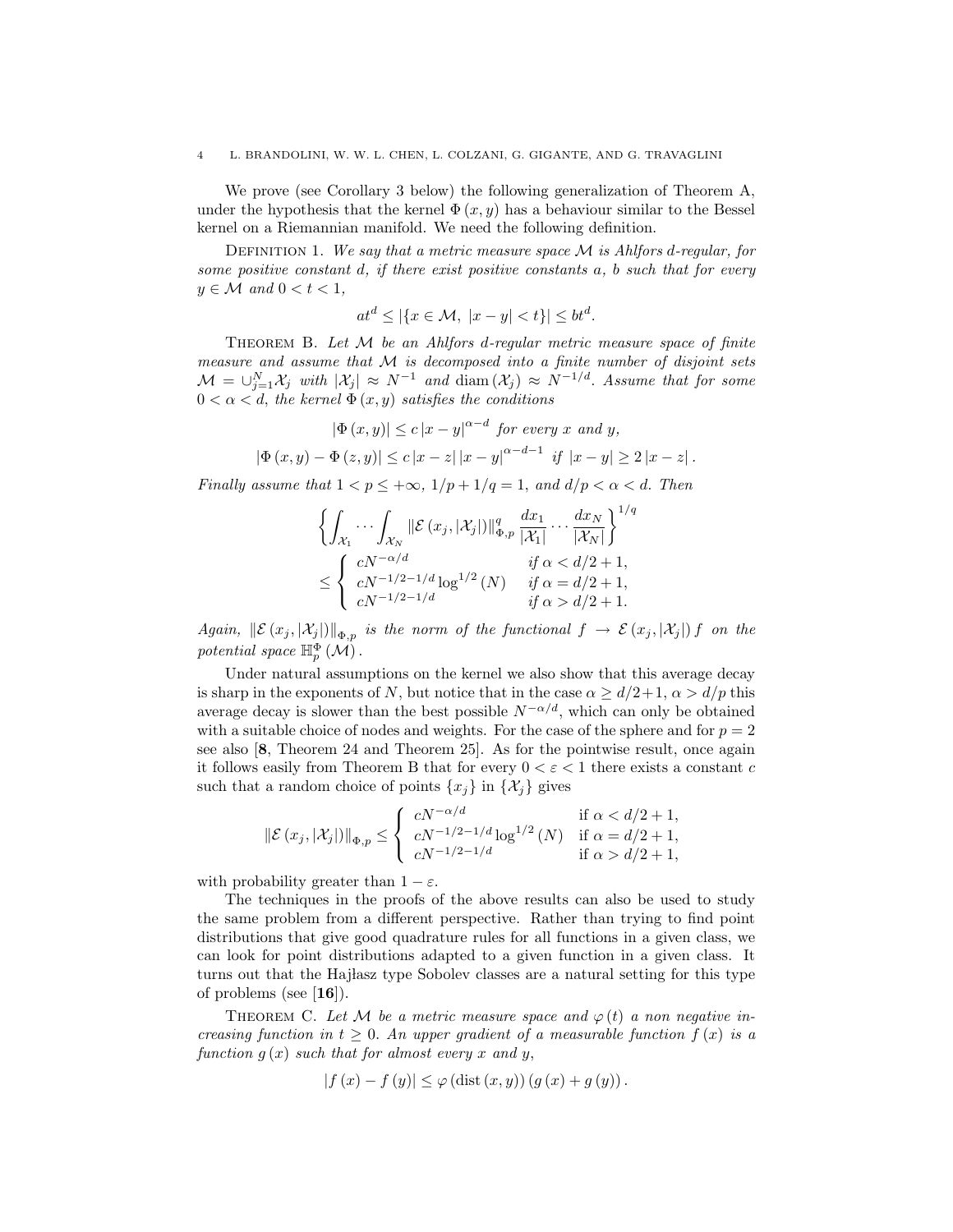Assume that  $M$  has finite measure and that it is decomposed into a finite or infinite number of disjoint sets  $\mathcal{X}_1 \cup \mathcal{X}_2 \cup \cdots$ , with measure  $|\mathcal{X}_j| = \omega_j$  and  $\text{diam}(\mathcal{X}_j) = \delta_j$ . Then, for every  $1 \leq p \leq +\infty$  there exists a constant B(p) depending only on p, such that for every integrable function  $f(x)$  with an upper gradient  $g(x)$  in  $\mathbb{L}^p(\mathcal{M})$ ,

$$
\left\{ \int_{\mathcal{X}_1} \int_{\mathcal{X}_2} \cdots |\mathcal{E}(x_j, \omega_j) f|^p \frac{dx_1}{\omega_1} \frac{dx_2}{\omega_2} \cdots \right\}^{1/p}
$$
  

$$
\leq \left\{ \begin{array}{ll} 2B(p) \sup \left\{ \omega_j^{1-1/p} \right\} \varphi(2 \sup \left\{ \delta_j \right\}) \left\{ \int_{\mathcal{M}} |g(x)|^p dx \right\}^{1/p} & \text{if } 1 \leq p \leq 2, \\ 2B(p) |\mathcal{M}|^{1/2-1/p} \sup \left\{ \omega_j^{1/2} \right\} \varphi(2 \sup \left\{ \delta_j \right\}) \left\{ \int_{\mathcal{M}} |g(x)|^p dx \right\}^{1/p} & \text{if } 2 \leq p < +\infty, \\ 2|\mathcal{M}|^{1-1/p} \varphi(2 \sup \left\{ \delta_j \right\}) \sup \left\{ |g(x)| \right\} & \text{if } 1 \leq p \leq +\infty. \end{array} \right.
$$

See Theorem 3 and the comments that follow. One can easily compare the decay rates given by the above Theorems B and C by taking  $\omega_j \approx N^{-1}$ ,  $\varphi(t) = t^{\alpha}$ with  $0 < \alpha < 1$ , and  $\delta_i \approx N^{-1/d}$ . Also observe that in the above theorem, the regularity of the function  $f(x)$  is measured in terms of its upper gradient, rather than looking at it as a potential. All these different definitions and their relations are illustrated in the next section.

A final comment. In  $\mathbf{2}$ ,  $\mathbf{10}$  and  $\mathbf{11}$  there are analogues of the above results for characteristic functions and p an even integer. In [5] and in [13] there are analogues for  $1 \leq p \leq 2$  and arbitrary functions. The proofs in all these references depend heavily on Fourier analytic tecniques. On the contrary the tecniques used in this paper are more elementary and have a wider range of application.

#### 2. Besov, Triebel-Lizorkin and potential spaces

Let  $M$  be a metric measure space, that is a metric space equipped with a Borel regular measure. With a small abuse of notation we denote by  $|\mathcal{X}|$  the measure of a measurable set X and by  $|x-y|$  the distance between two points x and y. Simple examples are Riemannian manifolds, or non necessarily smooth surfaces in a Euclidean space with the inherited measure and distance. In [16] there is a purely metric definition of a Sobolev space: A measurable function  $f(x)$  is in the Sobolev space  $\mathbb{W}_p^1(\mathcal{M}), 1 \leq p \leq +\infty$ , if there exists a non negative function  $g(x)$  in  $\mathbb{L}^p(\mathcal{M})$ such that for almost every  $x, y \in \mathcal{M}$ ,

$$
|f(x) - f(y)| \le |x - y| (g(x) + g(y)).
$$

For example, in a Euclidean space one can choose as an upper gradient  $g(x)$ the Hardy-Littlewood maximal function of the gradient  $\nabla f(x)$ . There are several possible generalizations of the above definition. In particular one can replace the distance  $|x - y|$  with more general functions  $\varphi(|x - y|)$  and localize the upper gradients.

DEFINITION 2. Let M be a metric measure space and  $\varphi(t)$  a non-negative increasing function in  $t \geq 0$ . A sequence of non negative measurable functions  $\left\{g_{n}\left(x\right)\right\}_{n\in\mathbb{Z}}$  is an upper gradient of a measurable function  $f\left(x\right)$  if there exists a set  $\mathcal N$  with measure zero such that for all x and y in  $\mathcal M \setminus \mathcal N$  with  $|x-y| \leq 2^{-n}$ ,

$$
|f(x) - f(y)| \le \varphi(2^{-n}) (g_n(x) + g_n(y)).
$$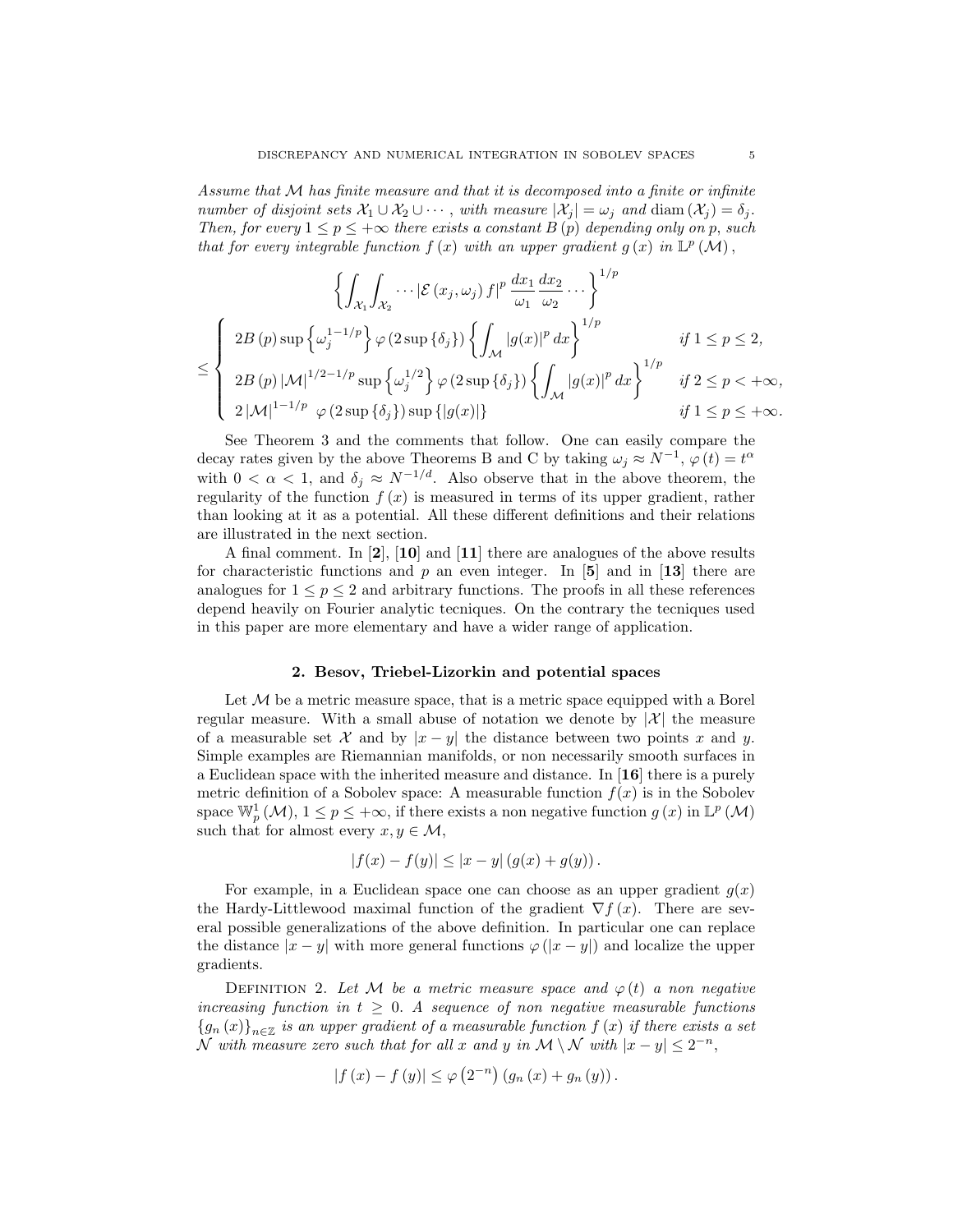(1) A measurable function  $f(x)$  is in the Besov space  $\mathbb{B}^{\varphi}_{p,q}(\mathcal{M}), 0 < p \leq +\infty$ and  $0 < q \leq +\infty$ , if  $f(x)$  has an upper gradient  $\{g_n(x)\}\$  with

$$
\left\{\sum_{n=-\infty}^{+\infty}\left(\int_{\mathcal{M}}\left|g_{n}\left(x\right)\right|^{p}dx\right)^{q/p}\right\}^{1/q}<+\infty.
$$

The infimum of the above expression over all upper gradients defines the semi norm  $||f||_{\mathbb{B}^{\varphi}_{p,q}(\mathcal{M})}$ .

(2) A measurable function  $f(x)$  is in the Triebel-Lizorkin space  $\mathbb{F}_{p,q}^{\varphi}(\mathcal{M})$ ,  $0 < p < +\infty$  and  $0 < q \leq +\infty$ , if  $f(x)$  has an upper gradient  $\{g_n(x)\}$ with

$$
\left\{\int_{\mathcal{M}}\left(\sum_{n=-\infty}^{+\infty}\left|g_{n}\left(x\right)\right|^{q}\right)^{p/q}dx\right\}^{1/p}<+\infty.
$$

The infimum of the above expression over all upper gradients defines the semi norm  $||f||_{\mathbb{F}_{p,q}^{\varphi}(\mathcal{M})}$ .

As usual, when  $q = +\infty$  the above sum has to be replaced by a supremum, and when diam  $(M) \leq 2^{-N}$  then the index n may be restricted to the range  $N \leq n < +\infty$ . Moreover, in the definition of  $\mathbb{F}_{p,\infty}^{\varphi}(\mathcal{M})$  one can replace the sequence  ${g_n (x)}$  with the single function sup  ${g_n (x)}$ . In particular, the simplest generalization of a Hajlasz-Sobolev space is a Triebel-Lizorkin space. The above spaces are homogeneous, and constant functions have semi norm zero. If  $\varphi(t) \leq \psi(t)$  then  $\mathbb{B}^{\varphi}_{p,q}(\mathcal{M}) \subseteq \mathbb{B}^{\psi}_{p,q}(\mathcal{M})$  and  $\mathbb{F}^{\varphi}_{p,q}(\mathcal{M}) \subseteq \mathbb{F}^{\psi}_{p,q}(\mathcal{M})$ . Moreover, for fixed  $\varphi(t)$  and p, the largest space in the Besov and Triebel-Lizorkin scales is  $\mathbb{B}^{\varphi}_{p,\infty}(\mathcal{M})$ . In particular, it is proved in [23] that when M is the Euclidean space  $\mathbb{R}^d$  and  $\varphi(t) = t^{\alpha}$ with  $0 < \alpha < 1$ , then the spaces  $\mathbb{B}^{\varphi}_{p,q}(\mathcal{M})$  and  $\mathbb{F}^{\varphi}_{p,q}(\mathcal{M})$  coincide with the classical Besov and Triebel-Lizorkin spaces defined via a Littlewood-Paley decomposition. To be precise, the definition of upper gradient in [23] requires  $|f(x) - f(y)| \le$  $2^{-\alpha n} (g_n(x) + g_n(y))$  only for x and y with  $2^{-n-1} \le |x - y| \le 2^{-n}$ , but if one defines  $G_n(x) = \sum_{n=0}^{+\infty}$  $2^{-\alpha k}g_{n+k}(x)$ , then  $|f(x)-f(y)| \leq 2^{-\alpha n}(G_n(x)+G_n(y))$  for

 $k=0$ 

x and y with  $|x-y| \leq 2^{-n}$ , and the seminorms defined via  $\{g_n(x)\}\$ and  $\{G_n(x)\}\$ are equivalent.

EXAMPLE 3. Given a measurable set  $\mathcal{B}$ , it is easy to show that the functions

$$
g_n(x) = \begin{cases} \varphi(2^{-n})^{-1} & \text{if } x \text{ is in } \mathcal{B} \text{ and } \text{dist } \{x, \partial \mathcal{B}\} \le 2^{-n}, \\ 0 & \text{otherwise.} \end{cases}
$$

are upper gradients of the characteristic function  $\chi_{\mathcal{B}} (x)$ . Hence,

$$
\|\chi_{\mathcal{B}}\|_{\mathbb{B}^{\varphi}_{p,\infty}(\mathcal{M})} \leq \sup_{n} \left\{ \varphi\left(2^{-n}\right)^{-1} \left|\left\{x \in \mathcal{M} : \operatorname{dist}\left\{x,\partial \mathcal{B}\right\} \leq 2^{-n}\right\}\right|^{1/p} \right\}
$$

.

In particular, the Besov norm of  $\chi_B(x)$  is related to the Minkowski content of the boundary of B, defined by

$$
\psi(t) = |\{x \in \mathcal{M} : \text{ dist }\{x, \partial \mathcal{B}\} \le t\}|.
$$

The higher  $\psi(t)$  as  $t \to 0$ , the higher the fractal dimension of the boundary. For example, if  $\mathcal M$  is a d dimensional Riemannian manifold and if  $\mathcal B$  is a bounded open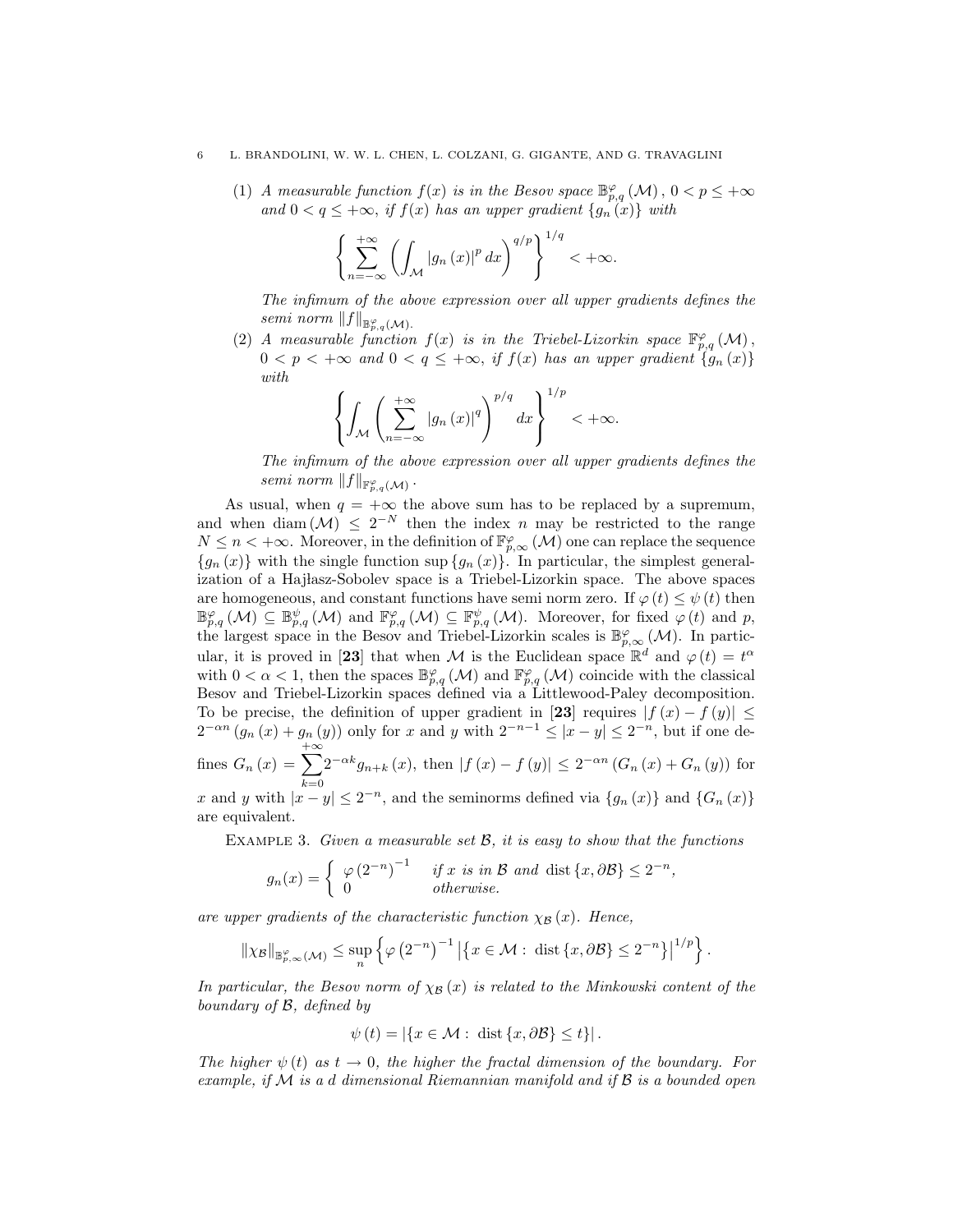set with regular boundary then  $\psi(t) \approx t$ , while if  $\psi(t) \approx t^{d-\beta}$  then the boundary has fractal dimension  $\beta$ . In this case,  $\chi_{\mathcal{B}}(x)$  is in  $\mathbb{B}_{p,\infty}^{\varphi}(\mathcal{M})$  with  $\varphi(t) = t^{(d-\beta)/p}$ .

Another possible generalization of Sobolev spaces is via potentials.

DEFINITION 3. Let M be a measure space, let  $1 \le p, q \le +\infty$  with  $1/p+1/q=$ 1, and let  $\Phi(x, y)$  be a measurable kernel on  $\mathcal{M} \times \mathcal{M}$ . Assume that for every x the q–th power of the kernel  $y \to \Phi(x, y)$  is integrable, M  $|\Phi(x, y)|^q dy < +\infty$ . Then every function  $g(x)$  in  $\mathbb{L}^p(\mathcal{M})$  has a pointwise well defined potential

$$
f(x) = \int_{\mathcal{M}} \Phi(x, y) g(y) dy.
$$

The space  $\mathbb{H}_p^{\Phi}(\mathcal{M})$  is the space of all potentials of functions in  $\mathbb{L}^p(\mathcal{M})$ , with norm

$$
||f||_{\mathbb{H}_p^{\Phi}(\mathcal{M})} = \inf_{g} \left\{ \int_{\mathcal{M}} |g(x)|^p dx \right\}^{1/p}.
$$

The infimum is over all  $g(x)$  which give the potential  $f(x)$ .

Observe that the above definition does not even require a metric. Potentials can also be defined under weaker assumptions on the kernel, but the above assumptions guarantee that these potentials are defined pointwise everywhere, and this will be necessary in what follows. In particular, when M is the Euclidean space  $\mathbb{R}^d$  and when  $\Phi(x, y) = |x - y|^{\alpha - d}$  with  $0 < \alpha < d$  is the Riesz kernel, then  $\mathbb{H}_p^{\Phi}(\mathcal{M})$  is the fractional Sobolev space  $\mathbb{H}_p^{\alpha}(\mathcal{M})$ . However the cases  $p=1$  and  $p=+\infty$  require some extra care. For interesting examples of generalized potential spaces see e.g. [22].

Example 4. Assume that the finite metric measure space M is Ahlfors dregular and assume that for some  $0 < \alpha < d$ ,

$$
|\Phi(x, y)| \le c |x - y|^{\alpha - d} \text{ for every } x \text{ and } y,
$$
  

$$
|\Phi(x, y) - \Phi(z, y)| \le c |x - z| |x - y|^{\alpha - d - 1} \text{ if } |x - y| \ge 2 |x - z|.
$$

Finally, assume that  $g(x)$  is in  $\mathbb{L}^p(\mathcal{M})$  and that

$$
f(x) = \int_{\mathcal{M}} \Phi(x, y) g(y) dy.
$$

Then, if  $0 < \alpha < 1$  and if  $Mg(x)$  is the Hardy Littlewood maximal function,

$$
|f(x) - f(z)| \leq \int_{\mathcal{M}} |\Phi(x, y) - \Phi(z, y)| |g(y)| dy
$$
  
\n
$$
\leq c \int_{\{|x - y| \leq 3|x - z|\}} |x - y|^{\alpha - d} |g(y)| dy + c \int_{\{|z - y| \leq 3|x - z|\}} |z - y|^{\alpha - d} |g(y)| dy
$$
  
\n
$$
+ c |x - z| \int_{\{|x - y| \geq 2|x - z|\}} |x - y|^{\alpha - d - 1} |g(y)| dy
$$
  
\n
$$
\leq c |x - z|^{\alpha} (Mg(x) + Mg(z)).
$$

In particular, if  $1 < p < +\infty$  and if  $\varphi(t) = t^{\alpha}$  with  $0 < \alpha < 1$ , then  $\mathbb{H}_p^{\Phi}(\mathcal{M}) \subseteq$  $\mathbb{F}_{p,\infty}^{\varphi}(\mathcal{M}).$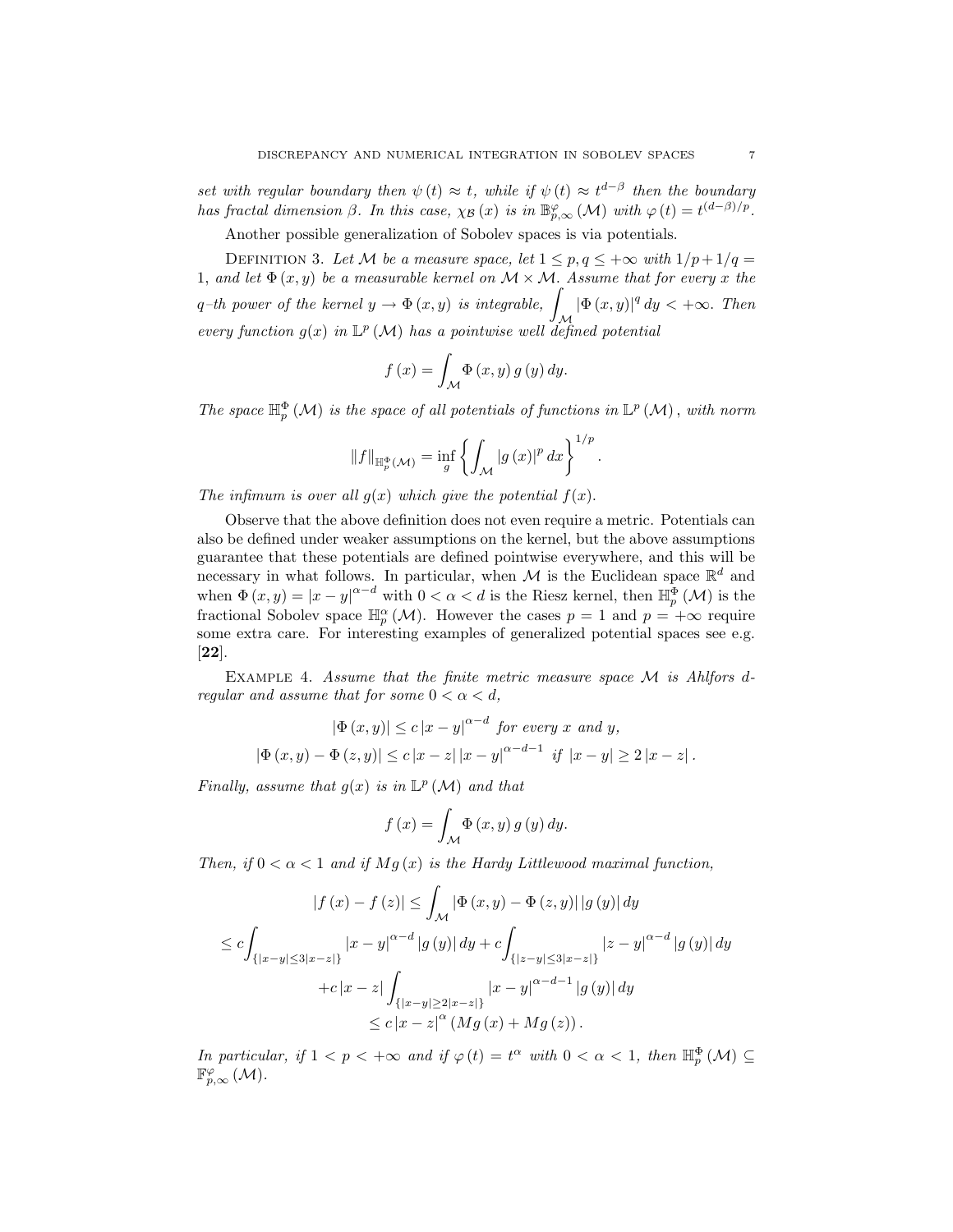#### 3. Discrepancy and numerical integration

The main ingredient in what follows is the Kintchine-Marcinkiewicz-Zygmund inequality for sums of independent random variables.

As it is well known, the variance of the sum of independent random variables is the sum of the variances. More explicitly, for every sequence of probability spaces  $\{\mathcal{X}_j, dx_j\}$  and every sequence of measurable functions  $f_j(x_j)$  with mean zero,

$$
\int_{\mathcal{X}_{1}}\int_{\mathcal{X}_{2}}\cdots \left|\sum_{j=1}^{+\infty} f_{j}\left(x_{j}\right)\right|^{2} dx_{1} dx_{2} \ldots = \sum_{j=1}^{+\infty} \int_{\mathcal{X}_{j}}\left|f_{j}\left(x_{j}\right)\right|^{2} dx_{j}.
$$

In fact, there is a similar result with the second moment replaced with other moments and the equality replaced with two inequalities.

THEOREM 1 (Kintchine-Marcinkiewicz-Zygmund). For every  $1 \leq p \leq +\infty$ there exist two positive constants  $A(p)$  and  $B(p)$  such that for every sequence of probability spaces  $\{\mathcal{X}_j, dx_j\}$  and for every non zero sequence of measurable functions  ${f_j(x_j)}$  with mean zero,  $\int_{\mathcal{X}_j} f_j(x_j) dx_j = 0$ ,

$$
A(p) \leq \frac{\left\{ \int_{\mathcal{X}_1} \int_{\mathcal{X}_2} \cdots \left| \sum_{j=1}^{+\infty} f_j(x_j) \right|^p dx_1 dx_2 \cdots \right\}^{1/p}}{\left\{ \int_{\mathcal{X}_1} \int_{\mathcal{X}_2} \cdots \left( \sum_{j=1}^{+\infty} |f_j(x_j)|^2 \right)^{p/2} dx_1 dx_2 \cdots \right\}^{1/p}} \leq B(p).
$$

For a proof, see [27] and [28], or [12]. In what follows, special attention will be paid to the constants, and  $A(p)$  and  $B(p)$  will denote the best constants in the Kintchine-Marcinkiewicz-Zygmund inequality. In particular  $B(p) \to +\infty$  as  $p \rightarrow +\infty$ . See [15] and [9].

The following result on the discrepancy of a random set of points extends [10, Lemma 5].

THEOREM 2. Let  $M$  be a metric measure space, let  $\beta$  be a measurable subset of M, and let

$$
\psi(t) = |\{x \in \mathcal{M} : \text{ dist}\{x, \partial \mathcal{B}\} \le t\}|.
$$

Assume that M is decomposed into a finite or infinite number of disjoint sets  $\mathcal{X}_1 \cup$  $\mathcal{X}_2 \cup \cdots$ , with measure  $0 < |\mathcal{X}_i| = \omega_i < +\infty$  and  $0 < \text{diam}(\mathcal{X}_i) = \delta_i < +\infty$ . If  $\mathcal J$ is the set of indices j such that  $\mathcal{X}_j$  intersects both  $\mathcal B$  and its complement, then the following hold:

(i): For every choice of points  $\{x_j\}$  in  $\{\mathcal{X}_j\}$ ,

$$
\left|\sum_{j} \omega_j \chi_{\mathcal{B}}(x_j) - |\mathcal{B}|\right| \leq \psi\left(\sup_{j\in\mathcal{J}} \left\{\delta_j\right\}\right).
$$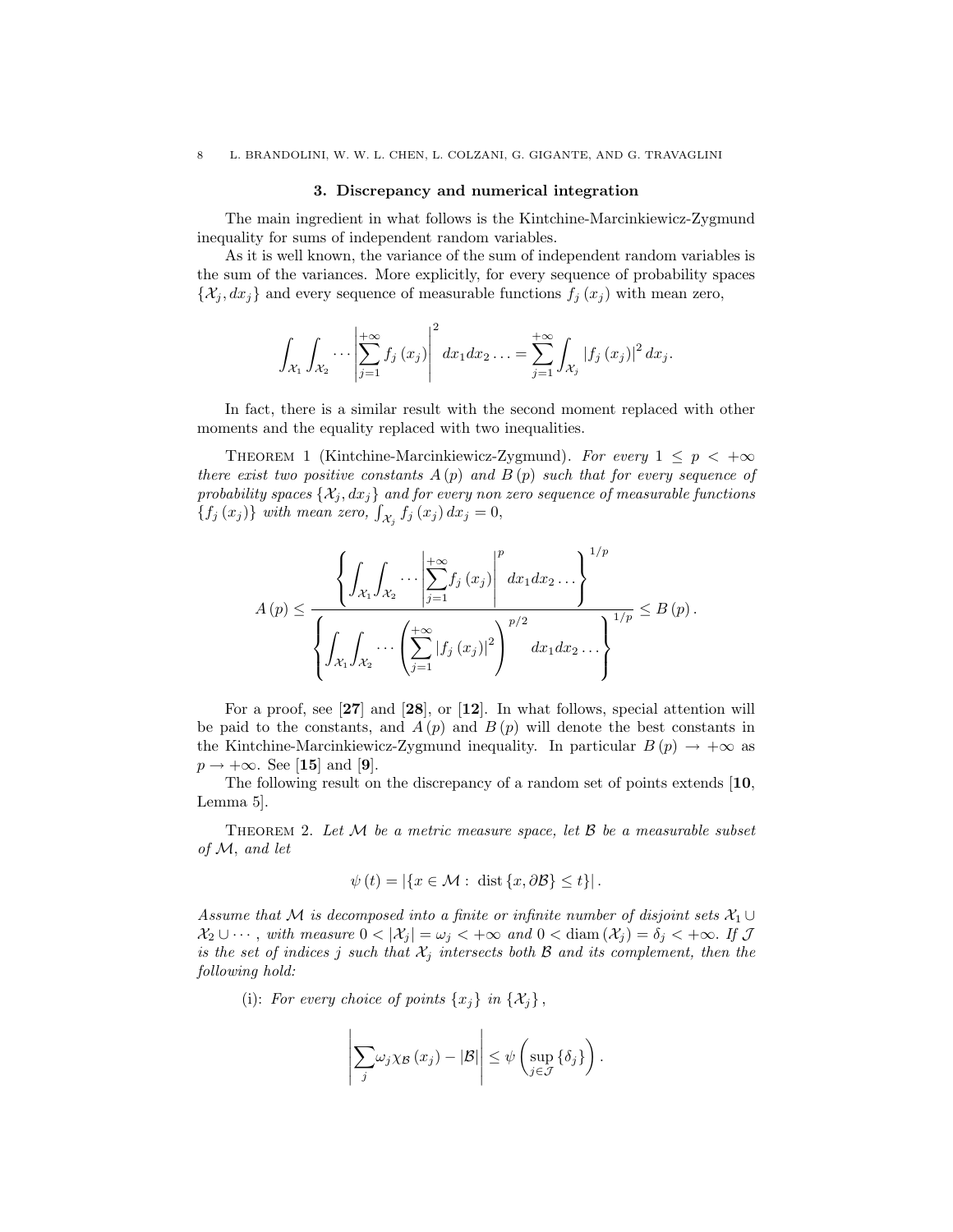(ii): For every  $1 \leq p < +\infty$ ,

$$
\left\{ \int_{\mathcal{X}_1} \int_{\mathcal{X}_2} \cdots \left| \sum_j \omega_j \chi_{\mathcal{B}} (x_j) - |\mathcal{B}| \right|^p \frac{dx_1}{\omega_1} \frac{dx_2}{\omega_2} \cdots \right\}^{1/p}
$$
  

$$
\leq B(p) \sqrt{\sup_{j \in \mathcal{J}} \{\omega_j\} \psi \left( \sup_{j \in \mathcal{J}} \{\delta_j\} \right)}.
$$

Observe that  $\sup_{j\in\mathcal{J}}\{\omega_j\} \leq \psi(\sup_{j\in\mathcal{J}}\{\delta_j\})$ , and that the estimate (ii) is better than (i) when

$$
B(p) \le \sqrt{\frac{\psi \left(\sup_{j \in \mathcal{J}} \{\delta_j\}\right)}{\sup_{j \in \mathcal{J}} \{\omega_j\}}}.
$$

On the other hand, recall that  $B(p) \to +\infty$  as  $p \to +\infty$ , hence eventually estimate (i) wins.

PROOF. The proof of (i) is elementary. For every choice of  $x_j \in \mathcal{X}_j$  one has

$$
\sum_{j} \omega_j \chi_{\mathcal{B}}(x_j) - |\mathcal{B}| = \sum_{j} (\omega_j \chi_{\mathcal{B} \cap \mathcal{X}_j}(x_j) - |\mathcal{B} \cap \mathcal{X}_j|).
$$

If  $\mathcal{X}_j \subseteq \mathcal{B}$  or if  $\mathcal{B} \cap \mathcal{X}_j = \emptyset$  then  $\omega_j \chi_{\mathcal{B} \cap \mathcal{X}_j}(x_j) - |\mathcal{B} \cap \mathcal{X}_j| = 0$ . In particular, this happens if dist  $\{x_j, \partial \mathcal{B}\} > \text{diam}(\mathcal{X}_j)$ . Moreover,

$$
\left|\omega_j\chi_{\mathcal{B}\cap\mathcal{X}_j}\left(x_j\right)-\left|\mathcal{B}\cap\mathcal{X}_j\right|\right|\leq\omega_j
$$

for every  $x_j$ . For every j the function  $\omega_j \chi_{\mathcal{B} \cap \mathcal{X}_j}(x_j) - |\mathcal{B} \cap \mathcal{X}_j|$  has mean zero on  $\mathcal{X}_j.$  Then, by the triangle inequality,

$$
\left| \sum_{j} \left( \omega_{j} \chi_{\mathcal{B} \cap \mathcal{X}_{j}} \left( x_{j} \right) - |\mathcal{B} \cap \mathcal{X}_{j}| \right) \right| \leq \sum_{j \in \mathcal{J}} \omega_{j} \leq \left| \left\{ x \in \mathcal{M} : \text{ dist} \left\{ x, \partial \mathcal{B} \right\} \leq \sup_{j \in \mathcal{J}} \left\{ \delta_{j} \right\} \right\} \right|.
$$

The proof of (ii) is similar, as long as one replaces the triangle inequality with the Kintchine-Marcinkiewicz-Zygmund inequality,

$$
\left\{ \int_{\mathcal{X}_1} \int_{\mathcal{X}_2} \cdots \left| \sum_j \left( \omega_j \chi_{\mathcal{B} \cap \mathcal{X}_j} \left( x_j \right) - |\mathcal{B} \cap \mathcal{X}_j| \right) \right|^p \frac{dx_1}{\omega_1} \frac{dx_2}{\omega_2} \cdots \right\}^{1/p}
$$
  
\n
$$
\leq B(p) \left\{ \sum_{j \in \mathcal{J}} \omega_j^2 \right\}^{1/2} \leq B(p) \sup_{j \in \mathcal{J}} \left\{ \omega_j^{1/2} \right\} \left\{ \sum_{j \in \mathcal{J}} \omega_j \right\}^{1/2}
$$
  
\n
$$
\leq B(p) \sup_{j \in \mathcal{J}} \left\{ \omega_j^{1/2} \right\} \left| \left\{ x \in \mathcal{M} : \text{ dist } \{x, \partial \mathcal{B}\} \leq \sup_{j \in \mathcal{J}} \left\{ \delta_j \right\} \right\} \right|^{1/2}.
$$

The following is just a restatement of the above theorem in the relevant case of an Ahlfors regular space.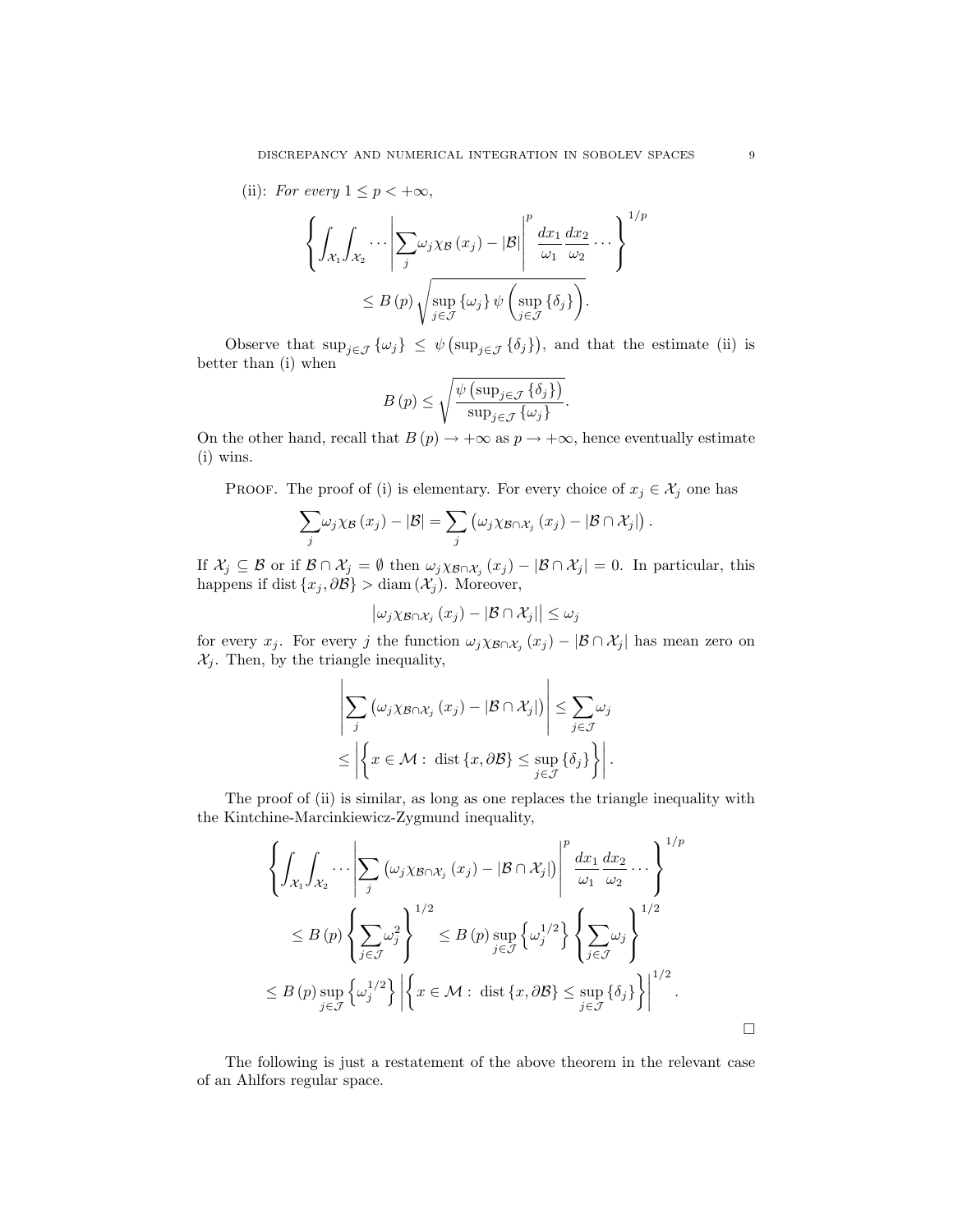COROLLARY 1. Let  $M$  be an Ahlfors d-regular metric measure space of finite measure and assume that  $M$  is decomposed into a finite number of disjoint sets  $\mathcal{M} = \bigcup_{j=1}^N \mathcal{X}_j$  with  $\omega_j = |\mathcal{X}_j| \approx N^{-1}$  and  $\text{diam}(\mathcal{X}_j) \approx N^{-1/d}$ . Finally, assume that a measurable set  $\mathcal B$  has boundary of Minkowski dimension  $\alpha > 0$ ,

$$
|\{x \in \mathcal{M} : \text{ dist } \{x, \partial \mathcal{B}\} \le t\}| \le ct^{\alpha}
$$

.

.

Then for every  $0 < \varepsilon < 1$  there exists a constant c such that a random choice of points  $\{x_j\}$  in  $\{\mathcal{X}_j\}$  gives

$$
\left|\sum_{j=1}^{N} \omega_j \chi_{\mathcal{B}}(x_j) - |\mathcal{B}| \right| \le cN^{-1/2 - \alpha/2d}
$$

with probability greater than  $1 - \varepsilon$ .

PROOF. This follows from the above theorem via Chebyshev inequality.  $\Box$ 

The above theorem is a particular case of a more general estimate of the discrepancy between integrals and random Riemann sums.

THEOREM 3. Assume that a metric measure space  $M$  of finite measure is decomposed into a finite or infinite number of disjoint sets  $\mathcal{X}_1 \cup \mathcal{X}_2 \cup \cdots$ , with measure  $0 < |\mathcal{X}_j| = \omega_j < +\infty$  and  $0 < \text{diam}(\mathcal{X}_j) = \delta_j < +\infty$ . Also let  $\varphi(t)$  be a non negative increasing function in  $t \geq 0$ , and let  $\mathbb{B}_{p,\infty}^{\varphi}(\mathcal{M})$  be the associated Besov space. Then the following hold:

(i): For every 
$$
1 \leq p \leq +\infty
$$
,

$$
\left\{ \int_{\mathcal{X}_1} \int_{\mathcal{X}_2} \cdots \left| \mathcal{E} \left( x_j, \omega_j \right) f \right|^p \frac{dx_1}{\omega_1} \frac{dx_2}{\omega_2} \cdots \right\}^{1/p} \n\leq 2 \left| \mathcal{M} \right|^{1-1/p} \varphi \left( 2 \sup \{ \delta_j \} \right) \left\| f \right\|_{\mathbb{B}^{\varphi}_{p,\infty}(\mathcal{M})}.
$$

(ii): If  $1 \le p \le 2$ ,

$$
\left\{ \int_{\mathcal{X}_1} \int_{\mathcal{X}_2} \cdots \left| \mathcal{E} \left( x_j, \omega_j \right) f \right|^p \frac{dx_1}{\omega_1} \frac{dx_2}{\omega_2} \cdots \right\}^{1/p}
$$
  

$$
\leq 2B(p) \sup \left\{ \omega_j^{1-1/p} \right\} \varphi \left( 2 \sup \left\{ \delta_j \right\} \right) \| f \|_{\mathbb{B}^{\varphi}_{p,\infty}(\mathcal{M})}
$$

(iii): If 
$$
2 \le p < +\infty
$$
,

$$
\left\{ \int_{\mathcal{X}_1} \int_{\mathcal{X}_2} \cdots \left| \mathcal{E} \left( x_j, \omega_j \right) f \right|^p \frac{dx_1}{\omega_1} \frac{dx_2}{\omega_2} \cdots \right\}^{1/p} \le 2B(p) \left| \mathcal{M} \right|^{1/2-1/p} \sup \left\{ \omega_j^{1/2} \right\} \varphi \left( 2 \sup \left\{ \delta_j \right\} \right) \left\| f \right\|_{\mathbb{B}^{\varphi}_{p,\infty}(\mathcal{M})}. \right\}
$$

Observe that the estimate (i) is of some interest only for  $p$  large. Indeed if  $1 \leq p \leq 2$  then (ii) is better than (i), and if  $2 \leq p \leq +\infty$  and  $B(p) \leq$  $|\mathcal{M}|^{1/2}$  / sup  $\left\{\omega_j^{1/2}\right\}$  then (iii) is better than (i).

PROOF. The proof of (i) is elementary. Functions in  $\mathbb{B}^{\varphi}_{p,\infty}(\mathcal{M})$  satisfy a Poincaré inequality. Indeed, assume that  $\{g_n(x)\}\$ is an upper gradient of  $f(x)$ , that is for almost every x and y with  $|x-y| \leq 2^{-n}$ ,

$$
|f(x) - f(y)| \le \varphi(2^{-n}) (g_n(x) + g_n(y)).
$$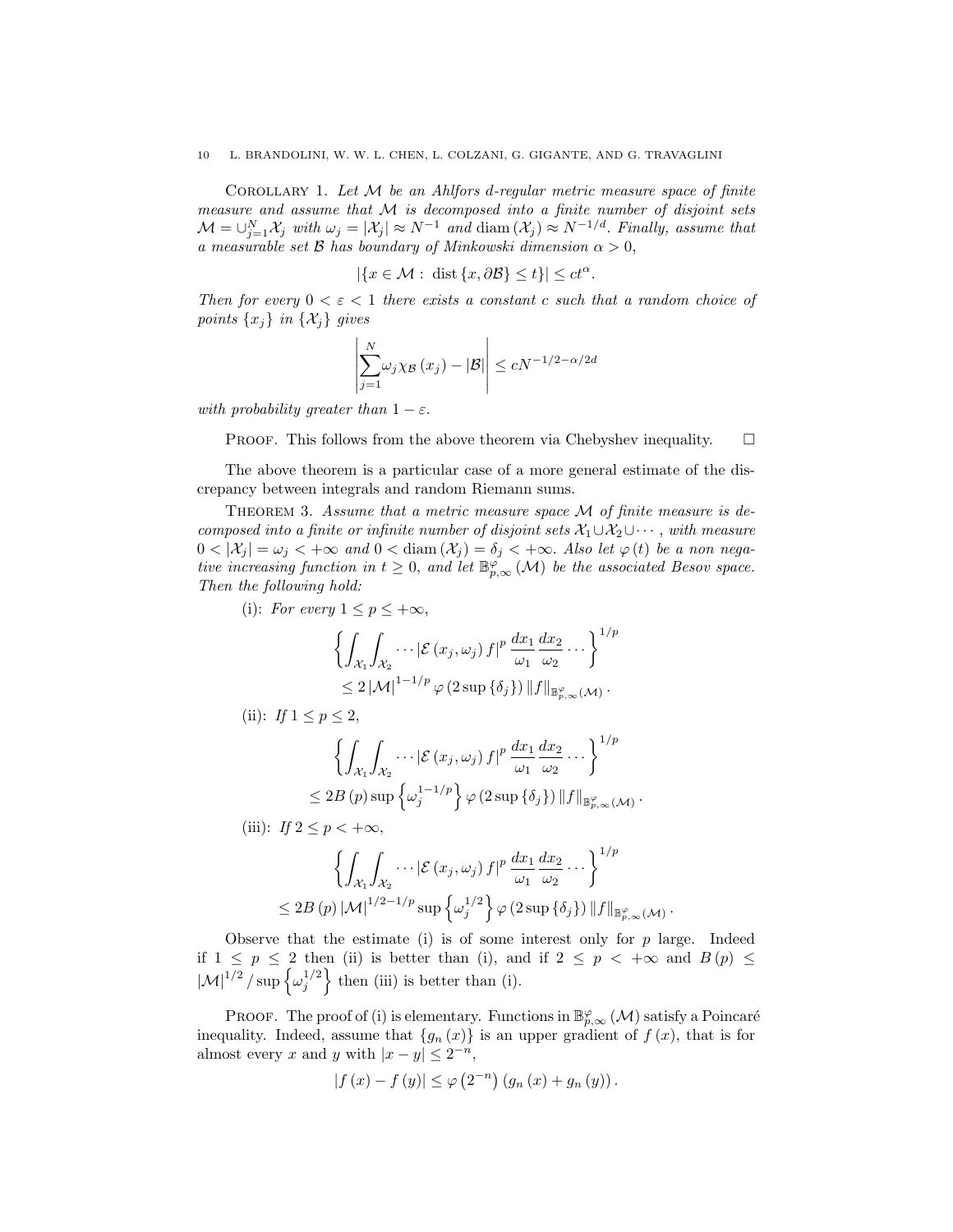If X is a measurable subset with  $0 < |\mathcal{X}| = \omega$  and  $\text{diam}(\mathcal{X}) = \delta \leq 2^{-n}$ , then for every  $1\leq q<+\infty,$ 

$$
\left\{ \int_{\mathcal{X}} \left| f(x) - \int_{\mathcal{X}} f(y) \frac{dy}{\omega} \right|^{q} \frac{dx}{\omega} \right\}^{1/q} \leq \left\{ \int_{\mathcal{X}} \int_{\mathcal{X}} |f(x) - f(y)|^{q} \frac{dx}{\omega} \frac{dy}{\omega} \right\}^{1/q}
$$
  

$$
\leq \varphi(2^{-n}) \left\{ \int_{\mathcal{X}} \int_{\mathcal{X}} |g_{n}(x) + g_{n}(y)|^{q} \frac{dx}{\omega} \frac{dy}{\omega} \right\}^{1/q}
$$
  

$$
\leq 2\varphi(2^{-n}) \left\{ \int_{\mathcal{X}} |g_{n}(x)|^{q} \frac{dx}{\omega} \right\}^{1/q}.
$$

Hence if  $2^{-n-1} < \sup \{\delta_j\} \leq 2^{-n}$ , by the Poincaré and the triangle inequalities we have

$$
\left\{\int_{\mathcal{X}_1}\int_{\mathcal{X}_2}\cdots\left|\sum_j \omega_j f(x_j) - \int_{\mathcal{M}} f(x)dx\right|^p \frac{dx_1}{\omega_1} \frac{dx_2}{\omega_2} \cdots\right\}^{1/p}
$$
\n
$$
\leq \sum_j \omega_j \left\{\int_{\mathcal{X}_j} \left|f(x_j) - \int_{\mathcal{X}_j} f(y_j) \frac{dy_j}{\omega_j}\right|^p \frac{dx_j}{\omega_j}\right\}^{1/p}
$$
\n
$$
\leq 2\varphi(2^{-n}) \sum_j \omega_j \left\{\int_{\mathcal{X}_j} |g_n(x_j)|^p \frac{dx_j}{\omega_j}\right\}^{1/p}
$$
\n
$$
\leq 2\varphi(2^{-n}) \left\{\sum_j \omega_j\right\}^{1-1/p} \left\{\sum_j \int_{\mathcal{X}_j} |g_n(x_j)|^p dx_j\right\}^{1/p}
$$
\n
$$
\leq 2\varphi(2 \sup\{\delta_j\}) |\mathcal{M}|^{1-1/p} \left\{\int_{\mathcal{M}} |g_n(x)|^p dx\right\}^{1/p}.
$$

The proofs of (ii) and (iii) are similar. By the Kintchine-Marcinkiewicz-Zygmund inequality,

$$
\left\{\int_{\mathcal{X}_1}\int_{\mathcal{X}_2}\cdots\left|\sum_j \omega_j f(x_j) - \int_{\mathcal{M}} f(x)dx\right|^p \frac{dx_1}{\omega_1} \frac{dx_2}{\omega_2} \cdots\right\}^{1/p}
$$
\n
$$
= \left\{\int_{\mathcal{X}_1}\int_{\mathcal{X}_2}\cdots\left|\sum_j \omega_j \left(f(x_j) - \int_{\mathcal{X}_j} f(y_j) \frac{dy_j}{\omega_j}\right)\right|^p \frac{dx_1}{\omega_1} \frac{dx_2}{\omega_2} \cdots\right\}^{1/p}
$$
\n
$$
\leq B(p) \left\{\int_{\mathcal{X}_1}\int_{\mathcal{X}_2}\cdots\left(\sum_j \omega_j^2 \left|f(x_j) - \int_{\mathcal{X}_j} f(y_j) \frac{dy_j}{\omega_j}\right|^2\right)^{p/2} \frac{dx_1}{\omega_1} \frac{dx_2}{\omega_2} \cdots\right\}^{1/p}.
$$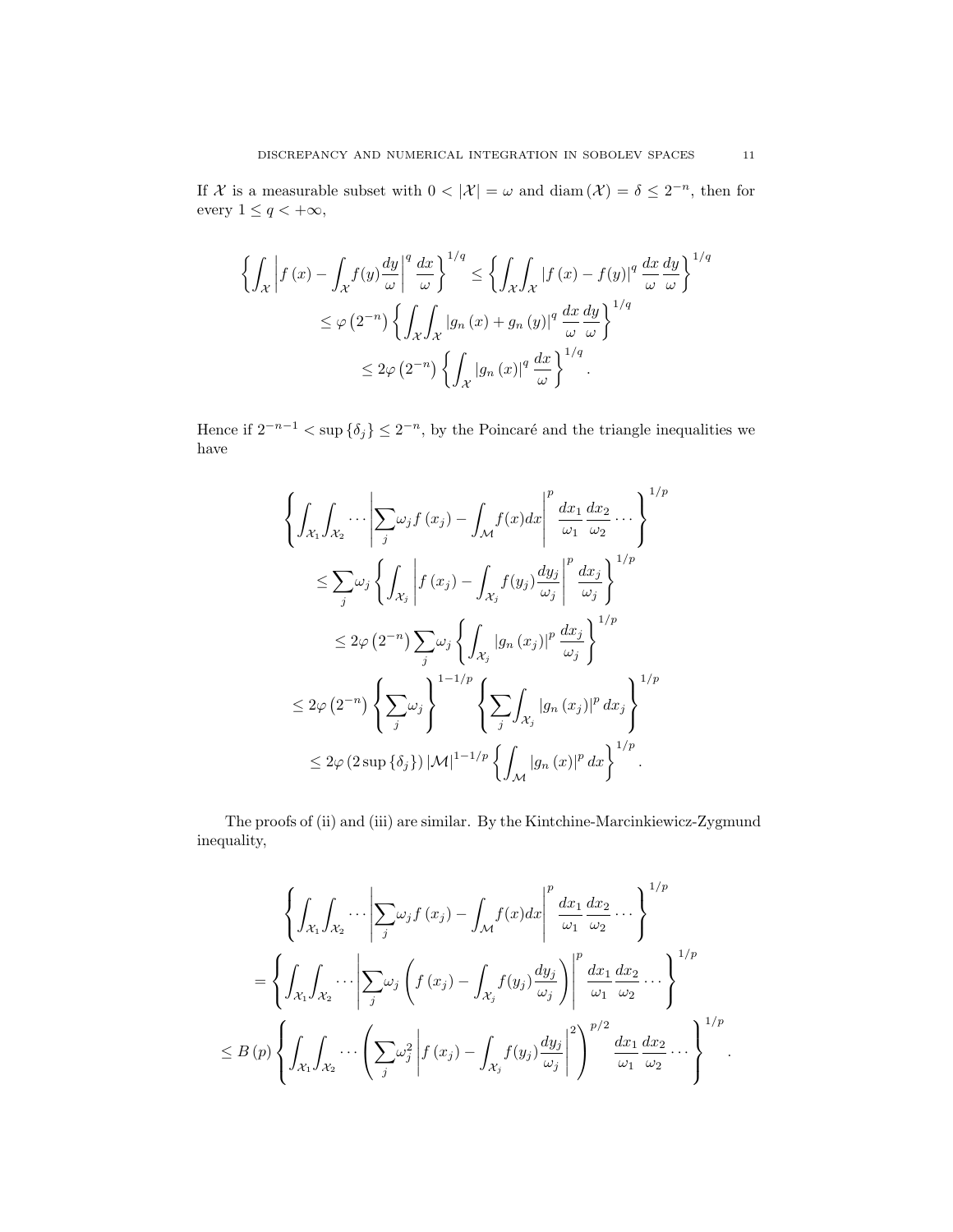If  $2^{-n-1} < \sup \{\delta_j\} \leq 2^{-n}$  and  $1 \leq p \leq 2$ , the Poincaré inequality gives

$$
\left\{\int_{\mathcal{X}_1}\int_{\mathcal{X}_2}\cdots\left(\sum_j \omega_j^2 \left|f(x_j) - \int_{\mathcal{X}_j}f(y_j)\frac{dy_j}{\omega_j}\right|^2\right)^{p/2}\frac{dx_1}{\omega_1}\frac{dx_2}{\omega_2}\cdots\right\}^{1/p}
$$
\n
$$
\leq \left\{\int_{\mathcal{X}_1}\int_{\mathcal{X}_2}\cdots\left(\sum_j \omega_j^p \left|f(x_j) - \int_{\mathcal{X}_j}f(y_j)\frac{dy_j}{\omega_j}\right|^p\right)\frac{dx_1}{\omega_1}\frac{dx_2}{\omega_2}\cdots\right\}^{1/p}
$$
\n
$$
= \left\{\sum_j \omega_j^p \int_{\mathcal{X}_j}\left|f(x_j) - \int_{\mathcal{X}_j}f(y_j)\frac{dy_j}{\omega_j}\right|^p\frac{dx_j}{\omega_j}\right\}^{1/p}
$$
\n
$$
\leq 2\varphi(2^{-n})\left\{\sum_j \omega_j^p \int_{\mathcal{X}_j}|g_n(x_j)|^p\frac{dx_j}{\omega_j}\right\}^{1/p}
$$
\n
$$
\leq 2\sup\left\{\omega_j^{1-1/p}\right\}\varphi(2\sup\{\delta_j\})\left\{\int_{\mathcal{M}}|g_n(x)|^p\,dx\right\}^{1/p}.
$$

Similarly, if  $2 \leq p < +\infty$  then

$$
\left\{\int_{\mathcal{X}_1}\int_{\mathcal{X}_2}\cdots\left(\sum_j \omega_j^2 \left|f(x_j) - \int_{\mathcal{X}_j} f(y_j) \frac{dy_j}{\omega_j}\right|^2\right)^{p/2} \frac{dx_1}{\omega_1} \frac{dx_2}{\omega_2} \cdots \right\}^{1/p}
$$
  

$$
\leq \left\{\sum_j \omega_j^{(2p-2)/(p-2)}\right\}^{(p-2)/2p} \left\{\sum_j \omega_j \int_{\mathcal{X}_j} \left|f(x_j) - \int_{\mathcal{X}_j} f(y_j) \frac{dy_j}{\omega_j}\right|^p \frac{dx_j}{\omega_j}\right\}^{1/p}
$$
  

$$
\leq \sup\left\{\omega_j^{1/2}\right\} \left\{\sum_j \omega_j\right\}^{(p-2)/2p} 2\varphi(2^{-n}) \left\{\sum_j \omega_j \int_{\mathcal{X}_j} |g_n(x_j)|^p \frac{dx_j}{\omega_j}\right\}^{1/p}
$$
  

$$
\leq 2 |\mathcal{M}|^{1/2 - 1/p} \sup\left\{\omega_j^{1/2}\right\} \varphi(2 \sup\{\delta_j\}) \left\{\int_{\mathcal{M}} |g_n(x)|^p dx\right\}^{1/p}.
$$

COROLLARY 2. Let  $M$  be an Ahlfors d-regular metric measure space of finite measure and assume that M is decomposed into a finite number of disjoint sets  $\mathcal{M} = \bigcup_{j=1}^N \mathcal{X}_j$  with  $\omega_j = |\mathcal{X}_j| \approx N^{-1}$  and  $\text{diam}(\mathcal{X}_j) \approx N^{-1/d}$ . Then for every  $1 \leq p < +\infty$  and for every  $0 < \varepsilon < 1$  there exists a constant c with the following property. For every function  $f(x)$  in the Besov space  $\mathbb{B}^{\varphi}_{p,\infty}(\mathcal{M})$ ,  $\varphi(t) = t^{\alpha}$  and  $\alpha > 0$ , a random choice of points  $\{x_j\}$  in  $\{\mathcal{X}_j\}$  gives

 $\Box$ 

$$
\left|\sum_{j=1}^N \omega_j f(x_j) - \int_{\mathcal{M}} f(x) dx\right| \leq \left\{\n\begin{array}{l}\n c \|f\|_{\mathbb{B}^\varphi_{p,\infty}(\mathcal{M})} N^{1/p-1-\alpha/d} & \text{if } 1 \leq p \leq 2, \\
 c \|f\|_{\mathbb{B}^\varphi_{p,\infty}(\mathcal{M})} N^{-1/2-\alpha/d} & \text{if } 2 \leq p < +\infty,\n\end{array}\n\right.
$$

with probability greater than  $1 - \varepsilon$ .

PROOF. This follows from the above theorem via Chebyshev inequality.  $\square$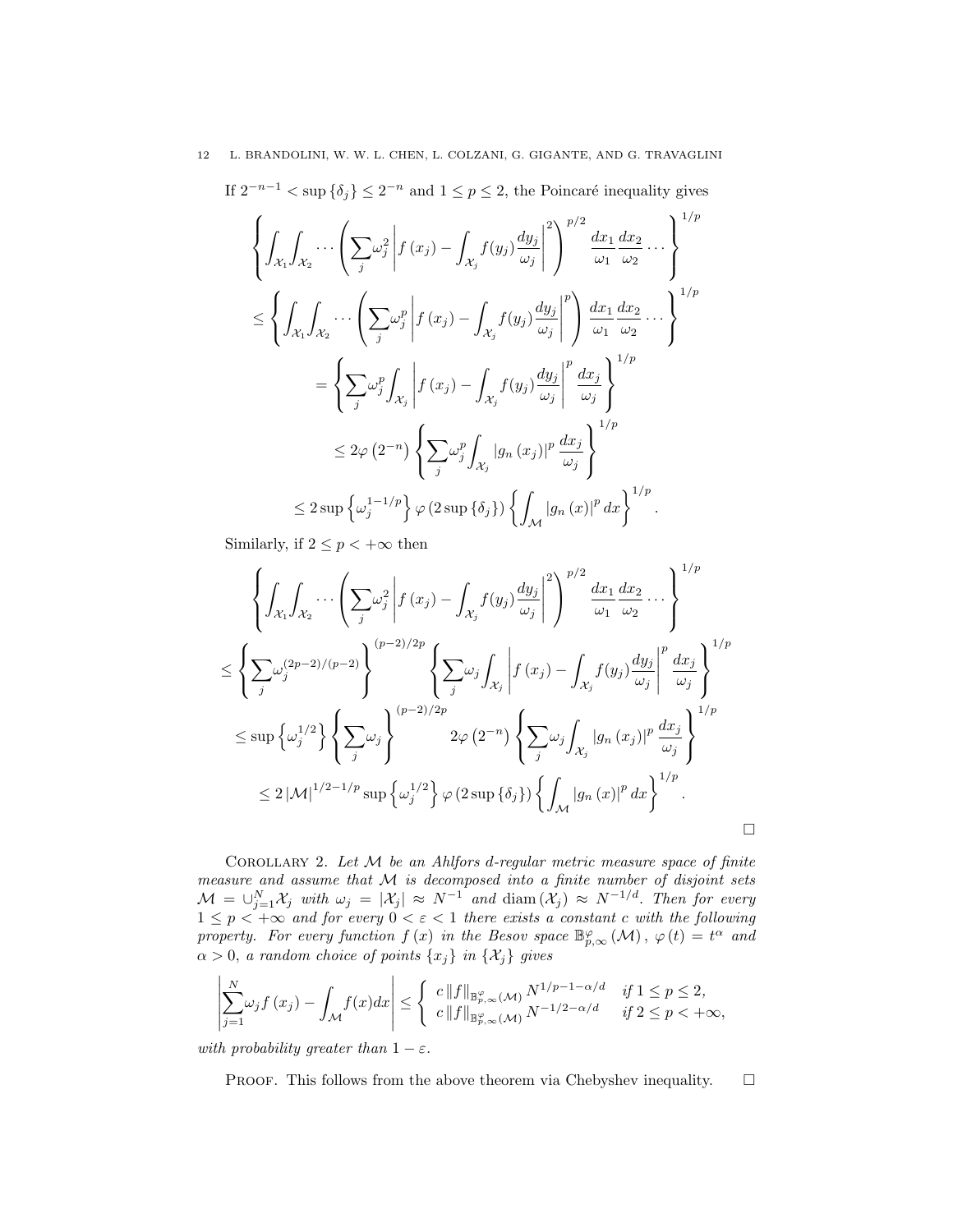The following example shows that the above theorem is essentially sharp.

EXAMPLE 5. Decompose the torus  $\mathbb{T}^d = \mathbb{R}^d / \mathbb{Z}^d = [0,1]^d$  into  $m^d = N$  equal cubes  $\{\mathcal{X}_j\}$  with centers  $\{z_j\}$  and sides of length  $m^{-1} = N^{-1/d}$ . Choose a smooth function  $g(x)$  on  $\mathbb{R}^d$  with support in the cube  $(-1/2, 1/2)^d$  and mean zero,

$$
\int_{\mathbb{R}^d} g(x)dx = 0.
$$

Shrink and copy  $g(x)$  into a single  $\mathcal{X}_j$  and define

$$
f(x) = g\left(N^{1/d}\left(x - z_j\right)\right).
$$

Then for every  $1 \le p \le +\infty$ ,

$$
\left\{\int_{\mathbb{T}^d} |f(x)|^p dx\right\}^{1/p} = N^{-1/p} \left\{\int_{\mathbb{R}^d} |g(x)|^p dx\right\}^{1/p},
$$

$$
\left\{\int_{\mathbb{T}^d} |\nabla f(x)|^p dx\right\}^{1/p} = N^{1/d-1/p} \left\{\int_{\mathbb{R}^d} |\nabla g(x)|^p dx\right\}^{1/p}.
$$

It then follows by interpolation that if  $\varphi(t) = t^{\alpha}$  with  $0 < \alpha < 1$ , then

$$
||f||_{\mathbb{B}_{p,\infty}^{\varphi}(\mathbb{T}^d)} \le cN^{\alpha/d - 1/p}.
$$

Moreover, since  $f(x)$  has mean zero,

$$
\left\{\int_{\mathcal{X}_1}\int_{\mathcal{X}_2}\cdots\left|\sum_{j=1}^N \omega_j f(x_j) - \int_{\mathbb{T}^d} f(x)dx\right|^p \frac{dx_1}{\omega_1} \frac{dx_2}{\omega_2} \cdots \right\}^{1/p} = \left\{\int_{\mathcal{X}_j} |\omega_j f(x_j)|^p \frac{dx_j}{\omega_j}\right\}^{1/p} = N^{-1} \left\{\int_{\mathbb{R}^d} |g(x)|^p dx\right\}^{1/p}.
$$

Finally,

$$
N^{-1} = N^{1/p-1} N^{-\alpha/d} N^{\alpha/d-1/p} \geq c \sup \left\{ \omega_j^{1-1/p} \right\} \varphi \left( 2 \sup \left\{ \delta_j \right\} \right) \|f\|_{\mathbb{B}^{\varphi}_{p,\infty}(\mathbb{T}^d)}.
$$

In particular, this estimate shows that Theorem 3 with  $1 \le p \le 2$  is sharp. Similarly, shrink and copy  $q(x)$  on each  $\mathcal{X}_i$  and define

$$
5imuary, snrink\ and\ copy\ g(x)\ on\ each\ \lambda_j\ and\ aepne
$$

$$
f(x) = \sum_{j=1}^{N} g\left(N^{1/d}\left(x - z_j\right)\right).
$$

Then for every  $1 \le p \le +\infty$ ,

$$
\left\{ \int_{\mathbb{T}^d} |f(x)|^p dx \right\}^{1/p} = \left\{ \int_{\mathbb{R}^d} |g(x)|^p dx \right\}^{1/p},
$$
  

$$
\left\{ \int_{\mathbb{T}^d} |\nabla f(x)|^p dx \right\}^{1/p} = N^{1/d} \left\{ \int_{\mathbb{R}^d} |\nabla g(x)|^p dx \right\}^{1/p}.
$$

It then follows by interpolation that if  $\varphi(t) = t^{\alpha}$  with  $0 < \alpha < 1$ , then

$$
||f||_{\mathbb{B}_{p,\infty}^{\varphi}(\mathbb{T}^d)} \le cN^{\alpha/d}.
$$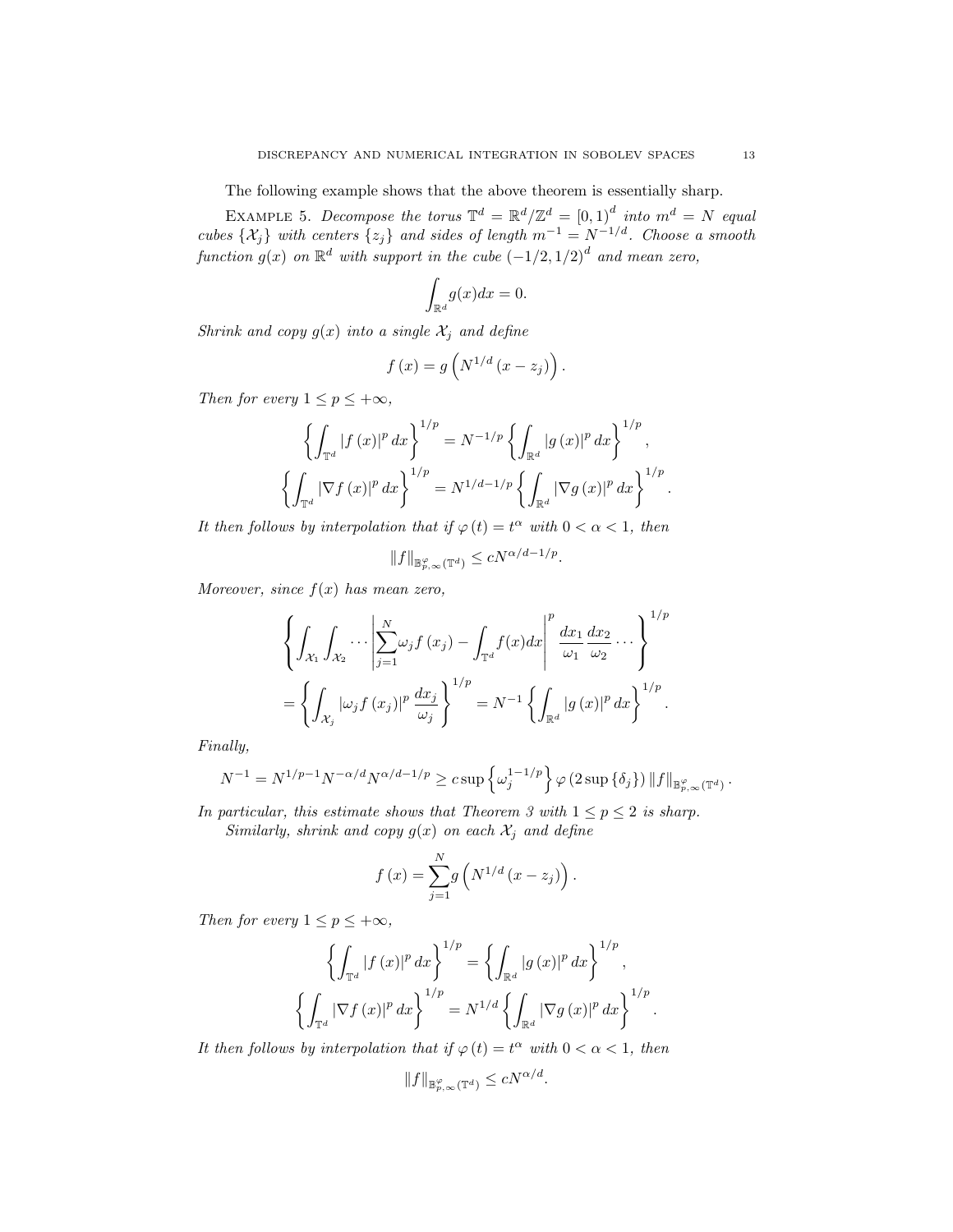See [1]. Moreover, the Kintchine-Marcinkiewicz-Zygmund inequality gives, for  $2 \leq$  $p < +\infty$ ,

$$
\left\{ \int_{\mathcal{X}_1} \int_{\mathcal{X}_2} \cdots \left| \sum_{j=1}^N \omega_j f(x_j) - \int_{\mathbb{T}^d} f(x) dx \right|^p \frac{dx_1}{\omega_1} \frac{dx_2}{\omega_2} \cdots \right\}^{1/p}
$$
  
\n
$$
\geq A(p) \left\{ \int_{\mathcal{X}_1} \int_{\mathcal{X}_2} \cdots \left( \sum_{j=1}^N |\omega_j f(x_j)|^2 \right)^{p/2} \frac{dx_1}{\omega_1} \frac{dx_2}{\omega_2} \cdots \right\}^{1/p}
$$
  
\n
$$
\geq A(p) \left\{ \int_{\mathcal{X}_1} \int_{\mathcal{X}_2} \cdots \left( \sum_{j=1}^N |\omega_j f(x_j)|^2 \right) \frac{dx_1}{\omega_1} \frac{dx_2}{\omega_2} \cdots \right\}^{1/2}
$$
  
\n
$$
= A(p) N^{-1/2} \left\{ \int_{\mathbb{R}^d} |g(x)|^2 dx \right\}^{1/2}.
$$

Finally,

$$
N^{-1/2} = N^{-1/2} N^{-\alpha/d} N^{\alpha/d} \geq c \sup \left\{ \omega_j^{1/2} \right\} \varphi \left( 2 \sup \left\{ \delta_j \right\} \right) \| f \|_{\mathbb{B}^{\varphi}_{p,\infty}(\mathbb{T}^d)}.
$$

In particular, this estimate shows that Theorem 3 with  $2 \le p < +\infty$  is sharp.

Again, define  $f(x) = \sum_{n=1}^{N}$  $j=1$  $g(N^{1/d}(x-z_j))$ , fix a point z with  $g(z) \neq 0$ , and choose  $x_j = z_j + N^{-1/d}z$ . Then

$$
\left|\sum_{j=1}^N \omega_j f(x_j) - \int_{\mathbb{T}^d} f(x) dx\right| = |g(z)| \geq c\varphi(2 \sup \{\delta_j\}) \|f\|_{\mathbb{B}_{p,\infty}^{\varphi}(\mathcal{M})}
$$

In particular, this estimate shows that Theorem 3 with  $p = +\infty$  is sharp.

Finally, similar counterexamples work in any compact Riemannian manifold.

.

The above theorems state that for every function in a suitable class, a random distribution of nodes gives a good quadrature rule, with the nodes that depend on the function. But one can also search for a distribution of nodes which gives good quadrature rules for all functions in a suitable class. In what follows this suitable class is a class of potentials.

For every choice of nodes  $\{x_j\}$  and weights  $\{\omega_j\}$  denote by  $\mathcal{E}(x_j, \omega_j) f$  the linear functional

$$
\mathcal{E}(x_j,\omega_j) f = \sum_j \omega_j f(x_j) - \int_{\mathcal{M}} f(x) dx.
$$

Also denote by  $\|\mathcal{E}(x_j,\omega_j)\|_{\Phi,p}$  the norm of this functional on  $\mathbb{H}_p^{\Phi}(\mathcal{M}),$ 

$$
\|\mathcal{E}(x_j,\omega_j)\|_{\Phi,p} = \sup \left\{ \frac{|\mathcal{E}(x_j,\omega_j) f|}{\|f\|_{\mathbb{H}_p^{\Phi}(\mathcal{M})}} \right\}.
$$

LEMMA 1. Assume that a measure space  $M$  is decomposed into a finite or infinite number of disjoint sets  $\mathcal{X}_1 \cup \mathcal{X}_2 \cup \cdots$ , with measure  $|\mathcal{X}_i| = \omega_i > 0$ . Assume that  $1 \le p \le +\infty$ ,  $1 \le q \le +\infty$ ,  $1/p + 1/q = 1$ , and that for every x

$$
\int_{\mathcal{M}} |\Phi(x, y)|^q dy < +\infty.
$$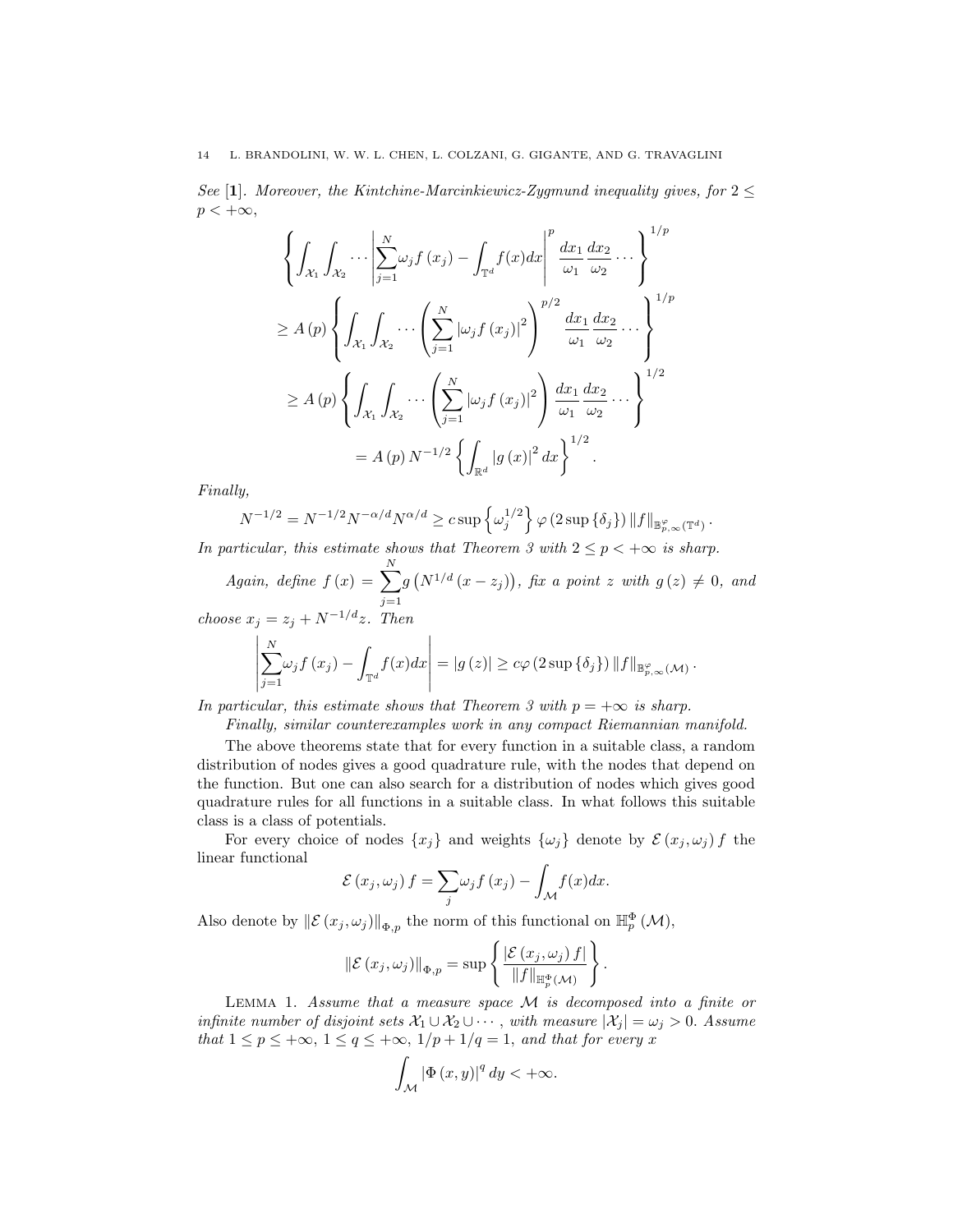Finally assume that

$$
\int_{\mathcal{M}} \left( \int_{\mathcal{M}} |\Phi(x, y)| dx \right)^{q} dy < +\infty.
$$

Then the functional  $\mathcal{E}(x_j,\omega_j)$  is well defined and continuous on  $\mathbb{H}_p^{\Phi}(\mathcal{M})$  and its norm is

$$
\|\mathcal{E}(x_j,\omega_j)\|_{\Phi,p} = \left\{ \int_{\mathcal{M}} \left| \sum_j \int_{\mathcal{X}_j} \left( \Phi(x_j,y) - \Phi(x,y) \right) dx \right|^q dy \right\}^{1/q}.
$$

PROOF. Assume that  $f(x)$  is the potential of a function  $g(x)$  in  $\mathbb{L}^p(\mathcal{M})$ ,

$$
f(x) = \int_{\mathcal{M}} \Phi(x, y) g(y) dy.
$$

Since

$$
\int_{\mathcal{M}}\left|\Phi\left(x,y\right)\right|^{q}dy < +\infty,
$$

 $f(x)$  is pointwise well defined, and since

$$
\int_{\mathcal{M}} \left( \int_{\mathcal{M}} |\Phi(x, y)| dx \right)^{q} dy < +\infty,
$$

one can apply Fubini's theorem and obtain

$$
\int_{\mathcal{M}} f(x) dx = \int_{\mathcal{M}} \left( \int_{\mathcal{M}} \Phi(x, y) g(y) dy \right) dx = \int_{\mathcal{M}} g(y) \left( \int_{\mathcal{M}} \Phi(x, y) dx \right) dy.
$$

Then the functional  $\mathcal{E}(x_j, \omega_j) f$  is well defined. Moreover

$$
\left| \mathcal{E} \left( x_j, \omega_j \right) f \right| = \left| \sum_j \omega_j f \left( x_j \right) - \int_{\mathcal{M}} f(x) dx \right|
$$
  
\n
$$
= \left| \sum_j \omega_j \int_{\mathcal{M}} \Phi \left( x_j, y \right) g \left( y \right) dy - \int_{\mathcal{M}} g \left( y \right) \left( \int_{\mathcal{M}} \Phi \left( x, y \right) dx \right) dy \right|
$$
  
\n
$$
= \left| \int_{\mathcal{M}} \left( \sum_j \int_{\mathcal{X}_j} \left( \Phi \left( x_j, y \right) - \Phi \left( x, y \right) \right) dx \right) g \left( y \right) dy \right|
$$
  
\n
$$
\leq \left\{ \int_{\mathcal{M}} \left| g(y) \right|^p dy \right\}^{1/p} \left\{ \int_{\mathcal{M}} \left| \sum_j \int_{\mathcal{X}_j} \left( \Phi \left( x_j, y \right) - \Phi \left( x, y \right) \right) dx \right|^q dy \right\}^{1/q}.
$$

Taking the infimum as  $g(y)$  varies among all possible functions  $g(y)$  in  $\mathbb{L}^p(\mathcal{M})$ with potential  $f(x)$ , one obtains

$$
\left\|\mathcal{E}\left(x_j,\omega_j\right)\right\|_{\Phi,p} \leq \left\{\left.\int_{\mathcal{M}}\left|\sum_j\int_{\mathcal{X}_j}\left(\Phi\left(x_j,y\right)-\Phi\left(x,y\right)\right)dx\right|^q dy\right\}^{1/q}.
$$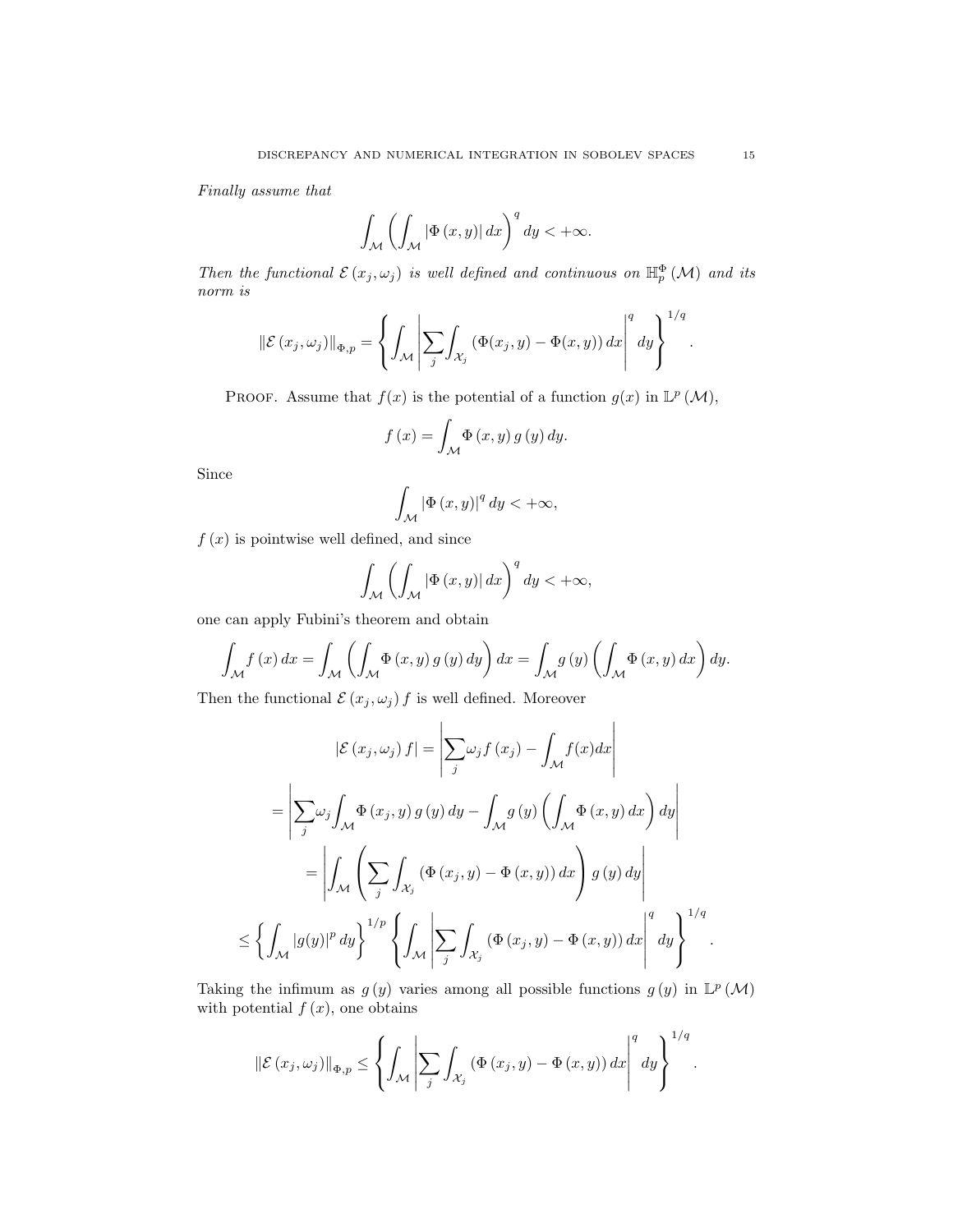Conversely, set

$$
F(y) = \sum_{j} \int_{\mathcal{X}_j} (\Phi(x_j, y) - \Phi(x, y)) dx,
$$
  

$$
g(y) = \begin{cases} \overline{F(y)} |F(y)|^{q/p - 1} & \text{if } F(y) \neq 0, \\ 0 & \text{if } F(y) = 0, \end{cases}
$$
  

$$
f(x) = \int_{\mathcal{M}} \Phi(x, y) g(y) dy.
$$

With this choice one has

$$
\begin{aligned}\n|\mathcal{E}\left(x_{j}, \omega_{j}\right) f| &= \left| \sum_{j} \omega_{j} f\left(x_{j}\right) - \int_{\mathcal{M}} f(x) dx \right| \\
&= \left| \int_{\mathcal{M}} F\left(y\right) g\left(y\right) dy \right| = \int_{\mathcal{M}} \left| F\left(y\right) \right|^{1+q/p} dy \\
&= \left\{ \int_{\mathcal{M}} \left| F\left(y\right) \right|^{q} dy \right\}^{1/q} \left\{ \int_{\mathcal{M}} \left| F\left(y\right) \right|^{q} dy \right\}^{1/p} \\
&= \left\{ \int_{\mathcal{M}} \left| F\left(y\right) \right|^{q} dy \right\}^{1/q} \left\{ \int_{\mathcal{M}} \left| g\left(y\right) \right|^{p} dy \right\}^{1/p} \\
&\geq \left\{ \int_{\mathcal{M}} \left| F\left(y\right) \right|^{q} dy \right\}^{1/q} \|f\|_{\mathbb{H}_{p}^{\Phi}}.\n\end{aligned}
$$

This implies that

$$
\left\| \mathcal{E} \left( x_j, \omega_j \right) \right\|_{\Phi, p} \ge \left\{ \int_{\mathcal{M}} \left| F \left( y \right) \right|^q dy \right\}^{1/q}.
$$

THEOREM 4. Assume that a measure space  $M$  is decomposed into a finite or infinite number of disjoint sets  $\mathcal{X}_1 \cup \mathcal{X}_2 \cup \cdots$ , with measure  $|\mathcal{X}_j| = \omega_j > 0$ . Assume that  $1 \leq p \leq +\infty$ ,  $1 \leq q \leq +\infty$ ,  $1/p + 1/q = 1$ , and that for every x

$$
\int_{\mathcal{M}} |\Phi(x, y)|^q dy < +\infty.
$$

Finally assume that

$$
\int_{\mathcal{M}} \left( \int_{\mathcal{M}} |\Phi(x, y)| dx \right)^{q} dy < +\infty.
$$

Define

$$
\Gamma(\Phi) = \sum_{j} \left\{ \int_{\mathcal{M}} \int_{\mathcal{X}_{j}} \left| \int_{\mathcal{X}_{j}} (\Phi(x_{j}, y) - \Phi(z_{j}, y)) dz_{j} \right|^{q} dy \frac{dx_{j}}{\omega_{j}} \right\}^{1/q},
$$

$$
\Delta(\Phi) = \left\{ \int_{\mathcal{M}} \int_{\mathcal{X}_{1}} \int_{\mathcal{X}_{2}} \cdots \left( \sum_{j} \left| \int_{\mathcal{X}_{j}} (\Phi(x_{j}, y) - \Phi(z_{j}, y)) dz_{j} \right|^{2} \right)^{q/2} dy \frac{dx_{1}}{\omega_{1}} \frac{dx_{2}}{\omega_{2}} \cdots \right\}^{1/q}.
$$
Then

Then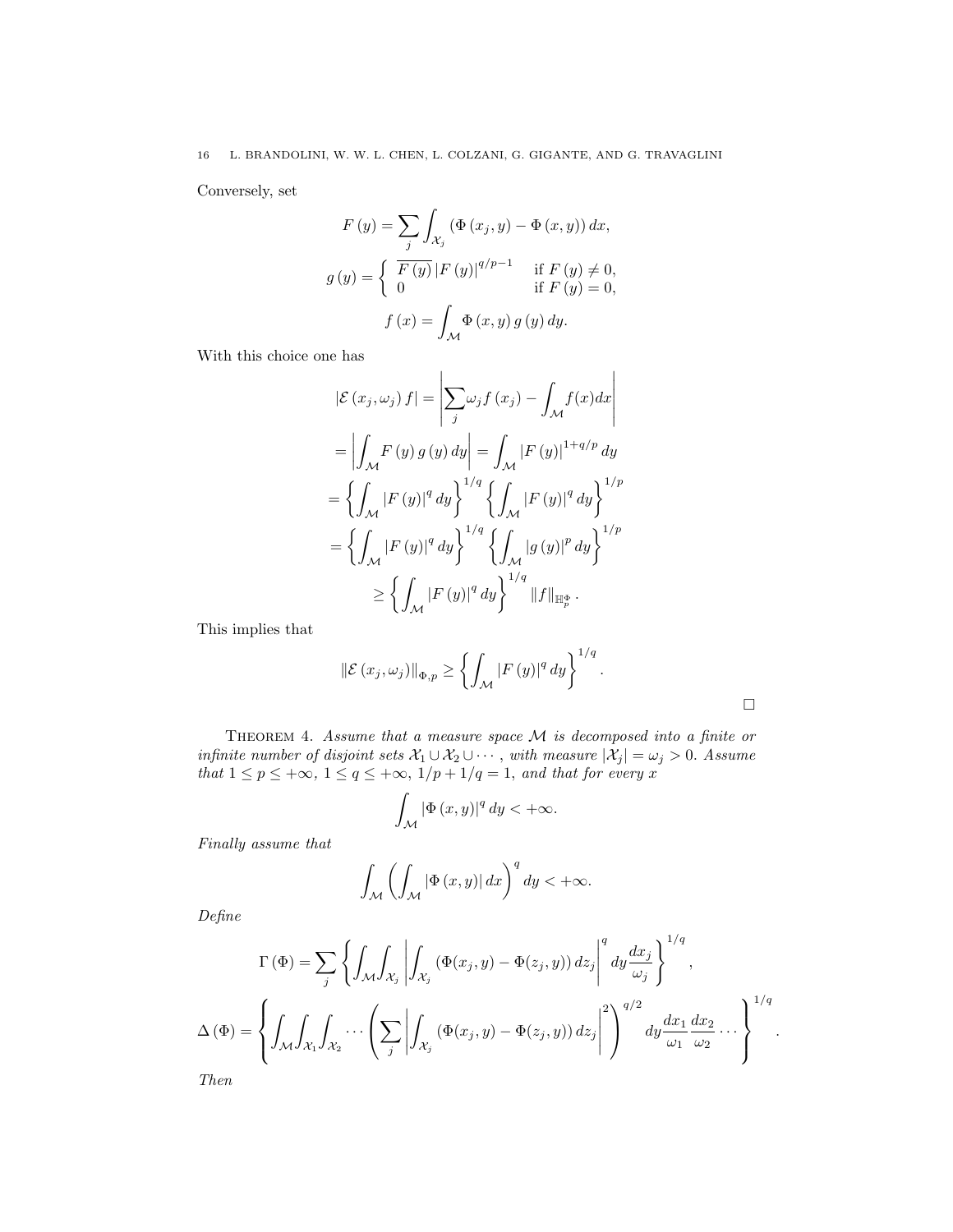(i): For every  $1 \leq p \leq +\infty$ ,

$$
\left\{\int_{\mathcal{X}_1}\int_{\mathcal{X}_2}\cdots\|\mathcal{E}(x_j,\omega_j)\|_{\Phi,p}^q\,\frac{dx_1}{\omega_1}\frac{dx_2}{\omega_2}\cdots\right\}^{1/q}\leq\Gamma\left(\Phi\right).
$$

(ii): For every  $1 < p \leq +\infty$ ,

$$
A(q)\,\Delta(\Phi) \leq \left\{ \int_{\mathcal{X}_1} \int_{\mathcal{X}_2} \cdots \|\mathcal{E}(x_j,\omega_j)\|_{\Phi,p}^q \, \frac{dx_1}{\omega_1} \frac{dx_2}{\omega_2} \cdots \right\}^{1/q} \leq B(q)\,\Delta(\Phi).
$$

In particular, there exist choices of nodes  $\{x_j\}$  in  $\{\mathcal{X}_j\}$  with the property that for every function  $f(x)$  in the potential space  $\mathbb{H}_{p}^{\Phi}(\mathcal{M}),$ 

$$
\left|\sum_{j} \omega_{j} f(x_{j}) - \int_{\mathcal{M}} f(x) dx\right| \leq \begin{cases} \Gamma(\Phi) \|f\|_{\mathbb{H}_{p}^{\Phi}(\mathcal{M})} & \text{for every } 1 \leq p \leq +\infty, \\ B(q) \Delta(\Phi) \|f\|_{\mathbb{H}_{p}^{\Phi}(\mathcal{M})} & \text{for every } 1 < p \leq +\infty. \end{cases}
$$

The constants  $\Gamma(\Phi)$  and  $\Delta(\Phi)$  are related to the smoothness of the kernel  $\Phi(x, y)$  and can be estimated in terms of Sobolev norms, as in the proof of Theorem 3. However in the applications the estimates in terms of Sobolev norms are not always optimal and it is more convenient to keep the above complicated expressions. As before, the estimate (i) is better than (ii) only when  $p$  is close to 1.

PROOF. By Lemma 1 and the triangle inequality, the mean value of  $\left\|\mathcal{E}\left(x_j , \omega_j\right)\right\|_{\Phi, p}$ is controlled by

$$
\left\{\int_{\mathcal{M}}\int_{\mathcal{X}_1}\int_{\mathcal{X}_2}\cdots\left|\sum_{j}\int_{\mathcal{X}_j}\left(\Phi(x_j,y)-\Phi(z_j,y)\right)dz_j\right|^q dy\frac{dx_1}{\omega_1}\frac{dx_2}{\omega_2}\cdots\right\}^{1/q}
$$
  

$$
\leq \sum_{j}\left\{\int_{\mathcal{M}}\int_{\mathcal{X}_j}\left|\int_{\mathcal{X}_j}\left(\Phi(x_j,y)-\Phi(z_j,y)\right)dz_j\right|^q dy\frac{dx_j}{\omega_j}\right\}^{1/q}.
$$

This gives the proof with  $\Gamma(\Phi)$ . The proof with  $\Delta(\Phi)$  is similar. By the Kintchine-Marcinkiewicz-Zygmund inequality,

$$
\left\{ \int_{\mathcal{M}} \int_{\mathcal{X}_1} \int_{\mathcal{X}_2} \cdots \left| \sum_{j} \int_{\mathcal{X}_j} \left( \Phi(x_j, y) - \Phi(z_j, y) \right) dz_j \right|^q dy \frac{dx_1}{\omega_1} \frac{dx_2}{\omega_2} \cdots \right\}^{1/q}
$$
  

$$
\leq B(q) \left\{ \int_{\mathcal{M}} \int_{\mathcal{X}_1} \int_{\mathcal{X}_2} \cdots \left( \sum_{j} \left| \int_{\mathcal{X}_j} \left( \Phi(x_j, y) - \Phi(z_j, y) \right) dz_j \right|^2 \right)^{q/2} dy \frac{dx_1}{\omega_1} \frac{dx_2}{\omega_2} \cdots \right\}^{1/q}
$$

The proof for the lower bound is similar.  $\square$ 

As we said in the Introduction, it has been proved in [4, Corollary 2.15] that when M is a d-dimensional compact Riemannian manifold and  $\mathbb{H}_p^{\alpha}(\mathcal{M})$  is the classical fractional Sobolev space with  $\alpha > d/p$ , then for any choice of N nodes  ${x_j}$  and weights  ${\{\omega_j\}},$ 

$$
\left\|\mathcal{E}\left(x_j,\omega_j\right)\right\|_{\alpha,p} \ge cN^{-\alpha/d}.
$$

.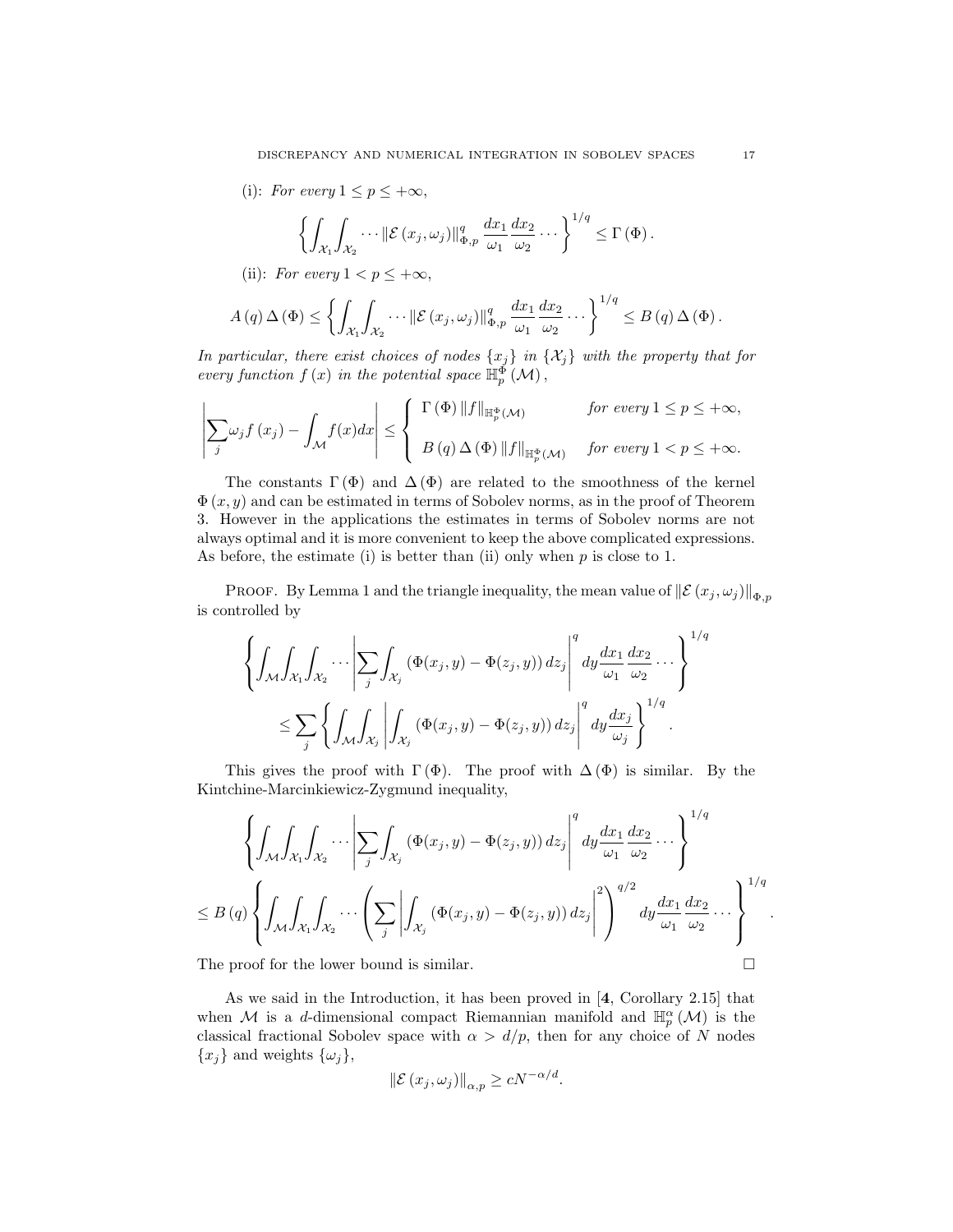Moreover, one can achieve this optimal speed of convergence with any choice of N nodes  $\{x_i\}$  with comparable minimal separation distance and mesh norm, and a suitable choice of positive weights  $\{\omega_j\},\$ 

$$
\left\|\mathcal{E}\left(x_j,\omega_j\right)\right\|_{\alpha,p} \le cN^{-\alpha/d}.
$$

The following corollary shows that if  $M$  is decomposed into a finite number of disjoint sets  $\mathcal{M} = \bigcup_{j=1}^N \mathcal{X}_j$  with  $\omega_j = |\mathcal{X}_j| \approx N^{-1}$  and  $\text{diam}(\mathcal{X}_j) \approx N^{-1/d}$  then, at least for certain values of  $\alpha$ , a random choice of nodes  $\{x_j\}$  in  $\{\mathcal{X}_j\}$  gives again this best possible exponent.

COROLLARY 3. Let  $M$  be an Ahlfors d-regular metric measure space of finite measure and assume that  $M$  is decomposed into a finite number of disjoint sets  $\mathcal{M} = \bigcup_{j=1}^N \mathcal{X}_j$  with  $\omega_j = |\mathcal{X}_j| \approx N^{-1}$  and  $\delta_j = \text{diam}(\mathcal{X}_j) \approx N^{-1/d}$ . Assume that for some  $0 < \alpha < d$ ,

$$
|\Phi(x, y)| \le c |x - y|^{\alpha - d} \text{ for every } x \text{ and } y,
$$
  

$$
|\Phi(x, y) - \Phi(z, y)| \le c |x - z| |x - y|^{\alpha - d - 1} \text{ if } |x - y| \ge 2 |x - z|.
$$

Finally assume that  $1 < p \leq +\infty$ ,  $1/p + 1/q = 1$ , and  $d/p < \alpha < d$ . Then

$$
\left\{ \int_{\mathcal{X}_1} \cdots \int_{\mathcal{X}_N} \|\mathcal{E}(x_j, \omega_j)\|_{\Phi, p}^q \frac{dx_1}{\omega_1} \cdots \frac{dx_N}{\omega_N} \right\}^{1/q}
$$
  

$$
\leq \begin{cases} cN^{-\alpha/d} & \text{if } \alpha < d/2 + 1, \\ cN^{-1/2 - 1/d} \log^{1/2}(N) & \text{if } \alpha = d/2 + 1, \\ cN^{-1/2 - 1/d} & \text{if } \alpha > d/2 + 1. \end{cases}
$$

PROOF. By Theorem 4 it suffices to estimate

$$
\left\{\int_{\mathcal{M}}\int_{\mathcal{X}_1}\cdots\int_{\mathcal{X}_N}\left(\sum_j\left|\int_{\mathcal{X}_j}\left(\Phi(x_j,y)-\Phi(z_j,y)\right)dz_j\right|^2\right)^{q/2}dy\frac{dx_1}{\omega_1}\cdots\frac{dx_2}{\omega_N}\right\}^{1/q}.
$$

When dist  $(y, \mathcal{X}_j) \leq 2\delta_j$ , then for every  $x_j$  in  $\mathcal{X}_j$ ,

$$
\left| \int_{\mathcal{X}_j} \left( \Phi(x_j, y) - \Phi(z_j, y) \right) dz_j \right| \le c \int_{\mathcal{X}_j} \left( |x_j - y|^{\alpha - d} + |z_j - y|^{\alpha - d} \right) dz_j
$$
  

$$
\le c \omega_j \left| x_j - y \right|^{\alpha - d} + c \delta_j^{\alpha} \le c N^{-1} \left| x_j - y \right|^{\alpha - d}.
$$

When dist  $(y, \mathcal{X}_i) \geq 2\delta_i$ , then

$$
\left| \int_{\mathcal{X}_j} \left( \Phi(x_j, y) - \Phi(z_j, y) \right) dz_j \right| \le c \int_{\mathcal{X}_j} |x_j - z_j| |x_j - y|^{\alpha - d - 1} dz_j
$$
  

$$
\le c \delta_j \omega_j |x_j - y|^{\alpha - d - 1} \le c N^{-1 - 1/d} |x_j - y|^{\alpha - d - 1}.
$$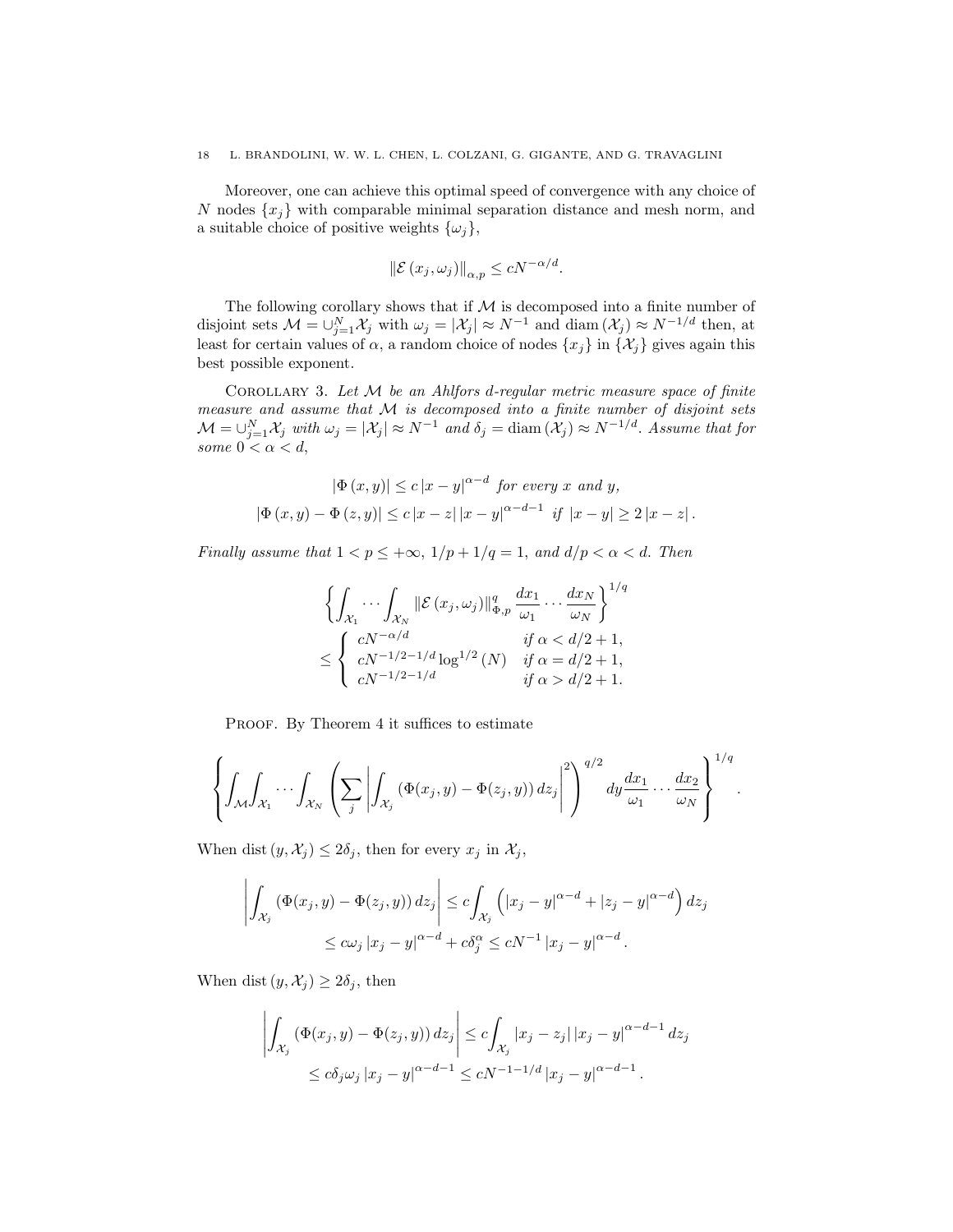Hence

$$
\left\{\int_{\mathcal{M}}\int_{\mathcal{X}_1}\cdots\int_{\mathcal{X}_N}\left(\sum_j\left|\int_{\mathcal{X}_j}\left(\Phi(x_j,y)-\Phi(z_j,y)\right)dz_j\right|^2\right)^{q/2}dy\frac{dx_1}{\omega_1}\cdots\frac{dx_N}{\omega_N}\right\}^{1/q}
$$
  

$$
\leq c\left\{\int_{\mathcal{M}}\int_{\mathcal{X}_1}\cdots\int_{\mathcal{X}_N}\left(N^{-2}\sum_{j:\text{dist}(y,\mathcal{X}_j)\leq 2\delta_j}|x_j-y|^{2\alpha-2d}\right)^{q/2}dy\frac{dx_1}{\omega_1}\cdots\frac{dx_N}{\omega_N}\right\}^{1/q}
$$
  
+
$$
+c\left\{\int_{\mathcal{M}}\int_{\mathcal{X}_1}\cdots\int_{\mathcal{X}_N}\left(N^{-2-2/d}\sum_{j:\text{dist}(y,\mathcal{X}_j)>2\delta_j}|x_j-y|^{2\alpha-2d-2}\right)^{q/2}dy\frac{dx_1}{\omega_1}\cdots\frac{dx_N}{\omega_N}\right\}^{1/q}
$$

Under the assumption that  $\delta_j \approx N^{-1/d}$  there is only a bounded number of  $\mathcal{X}_j$  with dist  $(y, \mathcal{X}_j) \leq 2\delta_j$ . Hence, since  $\alpha > d/p$ ,

$$
\left\{\int_{\mathcal{M}}\int_{\mathcal{X}_1}\cdots\int_{\mathcal{X}_N}\left(N^{-2}\sum_{j:\text{dist}(y,\mathcal{X}_j)\leq 2\delta_j}|x_j-y|^{2\alpha-2d}\right)^{q/2}dy\frac{dx_1}{\omega_1}\cdots\frac{dx_N}{\omega_N}\right\}^{1/q}
$$
  

$$
\leq c\left\{N^{-q}\sum_{j}\int_{\mathcal{X}_j}\left(\int_{\{|y-x_j|\leq cN^{-1/d}\}}|x_j-y|^{\alpha q-dq}\,dy\right)\frac{dx_j}{\omega_j}\right\}^{1/q} \leq cN^{-\alpha/d}.
$$

Moreover,

$$
N^{-2-2/d} \sum_{j:\text{dist}(y,\mathcal{X}_j) > 2\delta_j} |x_j - y|^{2\alpha - 2d - 2}
$$
\n
$$
\le cN^{-1-2/d} \sum_{j:\text{dist}(y,\mathcal{X}_j) > 2\delta_j} \omega_j |x_j - y|^{2\alpha - 2d - 2}
$$
\n
$$
\le cN^{-1-2/d} \int_{\{|x - y| > cN^{-1/d}\}} |x - y|^{2\alpha - 2d - 2} dx
$$
\n
$$
\le \begin{cases} cN^{-2\alpha/d} & \text{if } \alpha < 1 + d/2, \\ cN^{-1-2/d} \log(N) & \text{if } \alpha = 1 + d/2, \\ cN^{-1-2/d} & \text{if } \alpha > 1 + d/2. \end{cases}
$$

Hence,

$$
\left\{ \int_{\mathcal{M}} \int_{\mathcal{X}_1} \cdots \int_{\mathcal{X}_N} \left( N^{-2-2/d} \sum_{j:\text{dist}(y,\mathcal{X}_j) > 2\delta_j} |x_j - y|^{2\alpha - 2d - 2} \right)^{q/2} dy \frac{dx_1}{\omega_1} \cdots \frac{dx_N}{\omega_N} \right\}^{1/q}
$$
\n
$$
\leq \left\{ \begin{array}{ll} cN^{-\alpha/d} & \text{if } \alpha < 1 + d/2, \\ cN^{-1/2 - 1/d} \log^{1/2}(N) & \text{if } \alpha = 1 + d/2, \\ cN^{-1/2 - 1/d} & \text{if } \alpha > 1 + d/2. \end{array} \right\}
$$

The following result shows that, under some natural assumptions on the kernel, the mean value estimate in the above corollary is essentially sharp.

.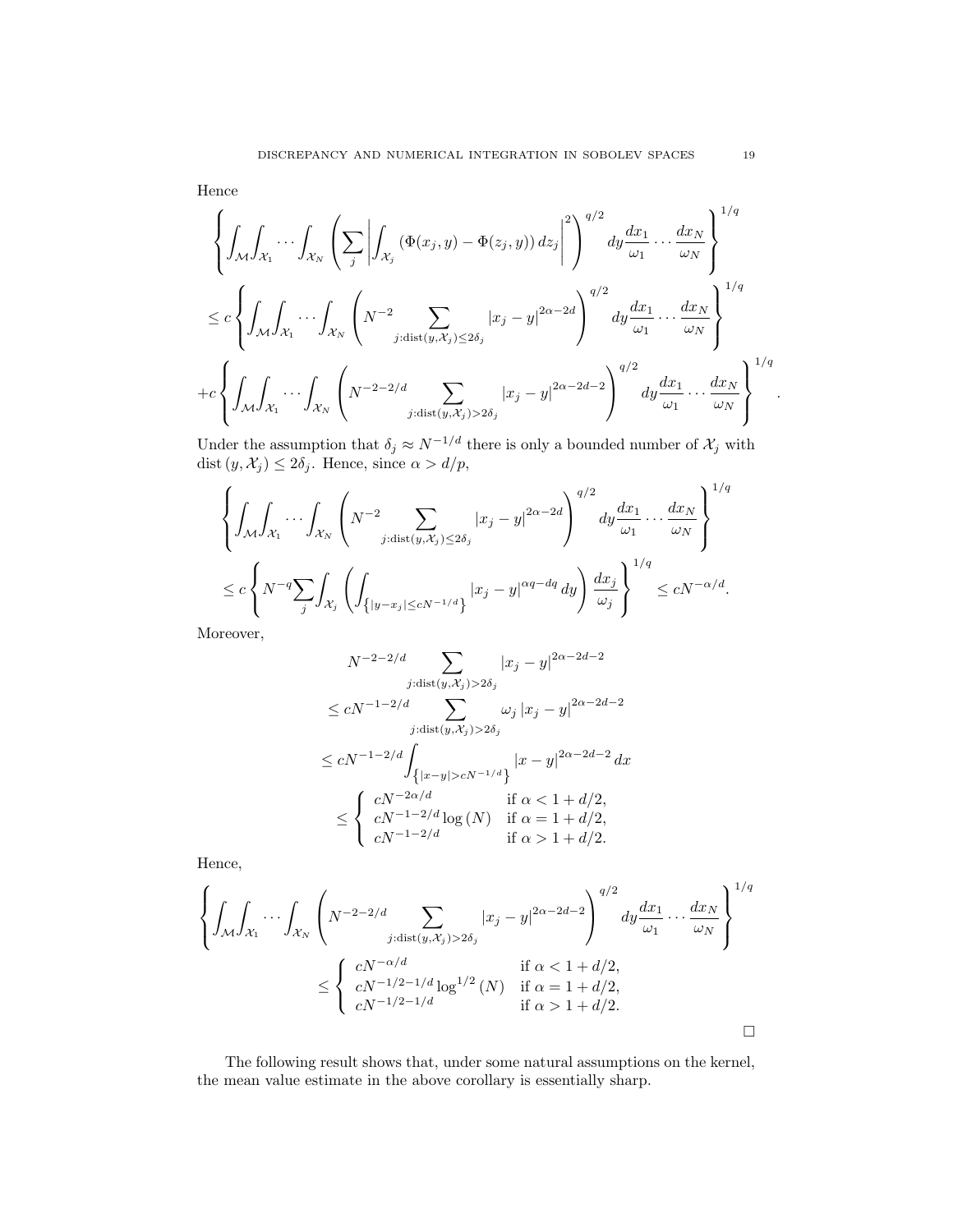COROLLARY 4. Let  $M$  be an Ahlfors d-regular metric measure space of finite measure and assume that  $M$  is decomposed into a finite number of disjoint sets  $\mathcal{M} = \bigcup_{j=1}^N \mathcal{X}_j$  with  $\omega_j = |\mathcal{X}_j| \approx N^{-1}$  and  $\delta_j = \text{diam}(\mathcal{X}_j) \approx N^{-1/d}$ . Assume that there exists an  $\alpha$  with  $0 < \alpha < d$ , such that for any  $j = 1, ..., N$ , for any  $z \in \mathcal{X}_j$ , and for any y such that dist  $(y, \mathcal{X}_j) \geq 2\delta_j$ ,

$$
\int_{\mathcal{X}_j} |\Phi(x, y) - \Phi(z, y)| dx \ge cN^{-1-1/d} \left(\text{dist}\left(y, \mathcal{X}_j\right)\right)^{\alpha - d - 1}.
$$

Also assume that for any  $y \in \mathcal{M}$ , the function  $x \to \Phi(x, y)$  is continuous in  $x \neq y$ . Finally assume that  $1 < p \leq +\infty$ ,  $1/p + 1/q = 1$ , and  $d/p < \alpha < d$ . Then

$$
\left\{ \int_{\mathcal{X}_1} \cdots \int_{\mathcal{X}_N} \|\mathcal{E}(x_j, \omega_j)\|_{\Phi, p}^q \frac{dx_1}{\omega_1} \cdots \frac{dx_N}{\omega_N} \right\}^{1/q}
$$
  
\n
$$
\geq \begin{cases} cN^{-\alpha/d} & \text{if } \alpha < d/2 + 1, \\ cN^{-1/2 - 1/d} \log^{1/2}(N) & \text{if } \alpha = d/2 + 1, \\ cN^{-1/2 - 1/d} & \text{if } \alpha > d/2 + 1. \end{cases}
$$

PROOF. It follows from Lemma 1 that

$$
\left\{ \int_{\mathcal{X}_1} \cdots \int_{\mathcal{X}_N} \|\mathcal{E}(x_j, \omega_j)\|_{\Phi, p}^q \frac{dx_1}{\omega_1} \cdots \frac{dx_N}{\omega_N} \right\}^{1/q}
$$
  
= 
$$
\left\{ \int_{\mathcal{M}} \int_{\mathcal{X}_1} \cdots \int_{\mathcal{X}_N} \left| \sum_j \int_{\mathcal{X}_j} (\Phi(x_j, y) - \Phi(z_j, y)) dz_j \right|^q dy \frac{dx_1}{\omega_1} \cdots \frac{dx_N}{\omega_N} \right\}^{1/q}
$$
  

$$
\geq |\mathcal{M}|^{-1/p} \int_{\mathcal{M}} \int_{\mathcal{X}_1} \cdots \int_{\mathcal{X}_N} \left| \sum_j \int_{\mathcal{X}_j} (\Phi(x_j, y) - \Phi(z_j, y)) dz_j \right| dy \frac{dx_1}{\omega_1} \cdots \frac{dx_N}{\omega_N}.
$$

By the Kintchine-Marcinkiewicz-Zygmund inequality, this is bounded from below by

$$
|\mathcal{M}|^{-1/p} A(1) \int_{\mathcal{M}} \int_{\mathcal{X}_1} \cdots \int_{\mathcal{X}_N} \left( \sum_j \left| \int_{\mathcal{X}_j} (\Phi(x_j, y) - \Phi(z_j, y)) dz_j \right|^2 \right)^{1/2} dy \frac{dx_1}{\omega_1} \cdots \frac{dx_N}{\omega_N}
$$
  
\n
$$
\geq |\mathcal{M}|^{-1/p} A(1) \int_{\mathcal{M}} \int_{\mathcal{X}_1} \cdots \int_{\mathcal{X}_N} \left( \sum_{j:\text{dist}(y, \mathcal{X}_j) \geq 2\delta_j} \left| \int_{\mathcal{X}_j} (\Phi(x_j, y) - \Phi(z_j, y)) dz_j \right|^2 \right)^{1/2} dy \frac{dx_1}{\omega_1} \cdots \frac{dx_N}{\omega_N}.
$$

By the continuity of  $z_j \to \Phi(z_j, y)$ , there exists a point  $x_j^*$  depending on y such  $that$  $\mathcal{X}_j$  $\Phi(z_j, y) dz_j = \omega_j \Phi(x_j^*, y)$ . Thus we have

$$
\int_{\mathcal{X}_1} \cdots \int_{\mathcal{X}_N} \left( \sum_{j:\text{dist}(y,\mathcal{X}_j) \ge 2\delta_j} \left| \int_{\mathcal{X}_j} \left( \Phi(x_j, y) - \Phi(z_j, y) \right) dz_j \right|^2 \right)^{1/2} \frac{dx_1}{\omega_1} \cdots \frac{dx_N}{\omega_N}
$$
\n
$$
= \int_{\mathcal{X}_1} \cdots \int_{\mathcal{X}_N} \left( \sum_{j:\text{dist}(y,\mathcal{X}_j) \ge 2\delta_j} \omega_j^2 \left| \Phi(x_j, y) - \Phi(x_j^*, y) \right|^2 \right)^{1/2} \frac{dx_1}{\omega_1} \cdots \frac{dx_N}{\omega_N}.
$$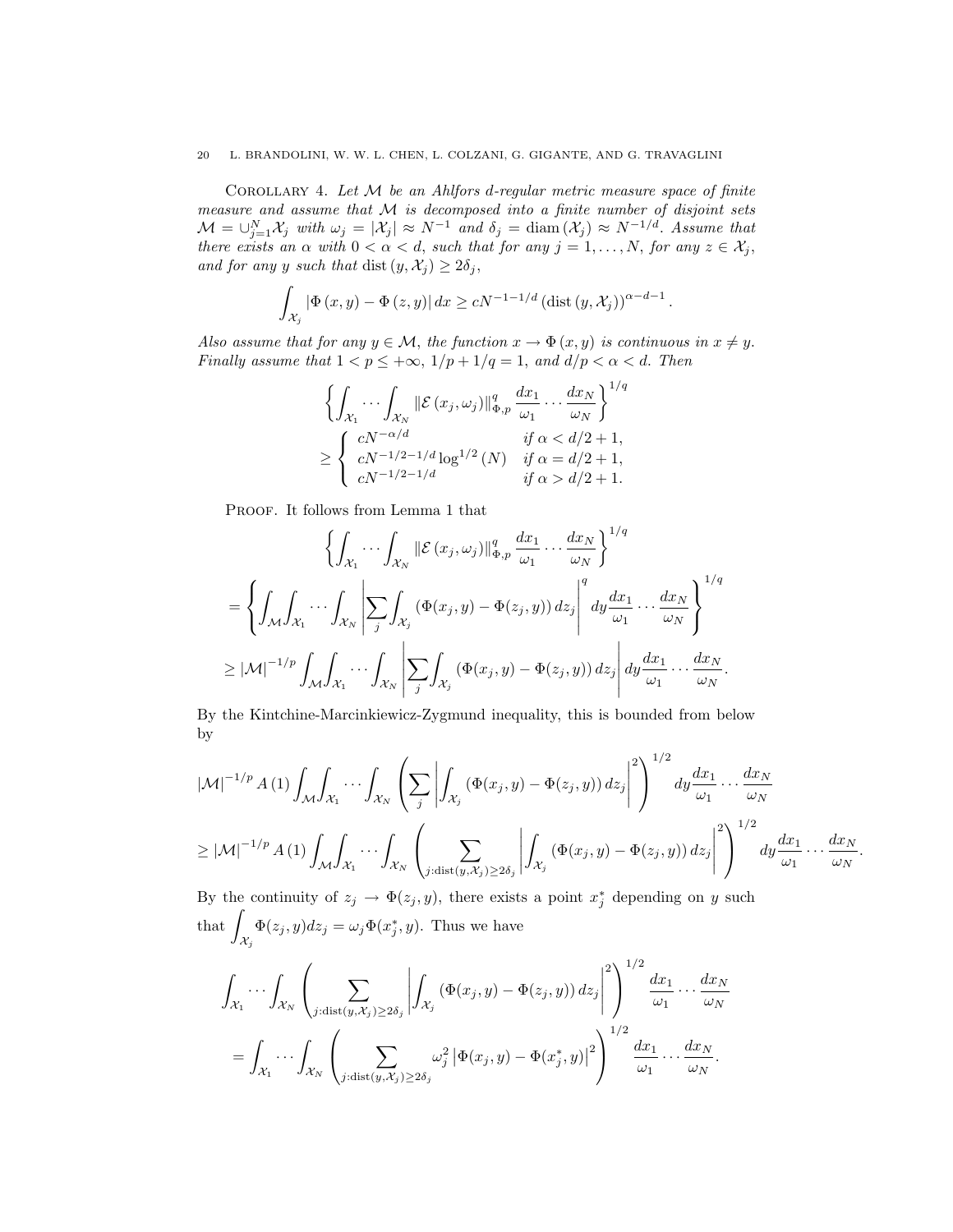#### DISCREPANCY AND NUMERICAL INTEGRATION IN SOBOLEV SPACES 21

Now let  $\{\alpha_j\}$  and  $\{\beta_j\}$  be two sequences, and let  $A = \sum \alpha_j^2 < +\infty$ . Then

$$
\left(\sum_j \alpha_j^2 \beta_j^2\right)^{1/2} = A^{1/2} \left(\sum_j \frac{\alpha_j^2}{A} \beta_j^2\right)^{1/2} \ge A^{1/2} \sum_j \frac{\alpha_j^2}{A} |\beta_j| = A^{-1/2} \sum_j \alpha_j^2 |\beta_j|.
$$

Thus, if  $v_j$  is a point of the closure of  $\mathcal{X}_j$  that minimizes the distance from  $y$ ,

$$
\int_{\mathcal{X}_1} \cdots \int_{\mathcal{X}_N} \left( \sum_{j:\text{dist}(y,\mathcal{X}_j) \ge 2\delta_j} \omega_j^2 |v_j - y|^{2\alpha - 2d - 2} \frac{|\Phi(x_j,y) - \Phi(x_j^*,y)|^2}{|v_j - y|^{2\alpha - 2d - 2}} \right)^{1/2} \frac{dx_1}{\omega_1} \cdots \frac{dx_N}{\omega_N}
$$
\n
$$
\geq \int_{\mathcal{X}_1} \cdots \int_{\mathcal{X}_N} \left[ \left( \sum_{j:\text{dist}(y,\mathcal{X}_j) \ge 2\delta_j} \omega_j^2 |v_j - y|^{2\alpha - 2d - 2} \right)^{-1/2} \times \int_{j:\text{dist}(y,\mathcal{X}_j) \ge 2\delta_j} \omega_j^2 |v_j - y|^{2\alpha - 2d - 2} \frac{|\Phi(x_j,y) - \Phi(x_j^*,y)|}{|v_j - y|^{\alpha - d - 1}} \right] \frac{dx_1}{\omega_1} \cdots \frac{dx_N}{\omega_N}
$$
\n
$$
= \left( \sum_{j:\text{dist}(y,\mathcal{X}_j) \ge 2\delta_j} \omega_j^2 |v_j - y|^{\alpha - d - 1} \left( \int_{\mathcal{X}_1} \cdots \int_{\mathcal{X}_N} |\Phi(x_j,y) - \Phi(x_j^*,y)| \frac{dx_1}{\omega_1} \cdots \frac{dx_N}{\omega_N} \right)
$$
\n
$$
\geq c \left( \sum_{j:\text{dist}(y,\mathcal{X}_j) \ge 2\delta_j} \omega_j^2 |v_j - y|^{2\alpha - 2d - 2} \right)^{-1/2} \sum_{j:\text{dist}(y,\mathcal{X}_j) \ge 2\delta_j} \omega_j^2 |v_j - y|^{2\alpha - 2d - 2} N^{-1/d}
$$
\n
$$
= c \left( \sum_{j:\text{dist}(y,\mathcal{X}_j) \ge 2\delta_j} \omega_j^2 |v_j - y|^{2\alpha - 2d - 2} \right)^{1/2} N^{-1/d}.
$$

The desired result now follows from the simple estimates

$$
\sum_{j:\text{dist}(y,\mathcal{X}_j) \ge 2\delta_j} \omega_j^2 |v_j - y|^{2\alpha - 2d - 2} \ge cN^{-1} \int_{N^{-1/d}}^1 \rho^{2\alpha - 2d - 2} \rho^{d-1} d\rho
$$
\n
$$
\ge \begin{cases} cN^{-1} & \text{if } \alpha > 1 + d/2, \\ cN^{-1} \log(N) & \text{if } \alpha = 1 + d/2, \\ cN^{-2\alpha/d + 2/d} & \text{if } \alpha < 1 + d/2. \end{cases}
$$

EXAMPLE 6. Let  $M$  be a d dimensional compact Riemannian manifold with total measure one. Let  $\{\lambda^2\}$  and  $\{\varphi_\lambda(x)\}$  be the eigenvalues and an orthonormal complete system of eigenfunctions of the Laplace Beltrami operator  $\Delta$ . Every tempered distribution on M has Fourier transform and series,

$$
\mathcal{F}f(\lambda) = \int_{\mathcal{M}} f(y) \overline{\varphi_{\lambda}(y)} dy, \quad f(x) = \sum_{\lambda} \mathcal{F}f(\lambda) \varphi_{\lambda}(x).
$$

 $\Box$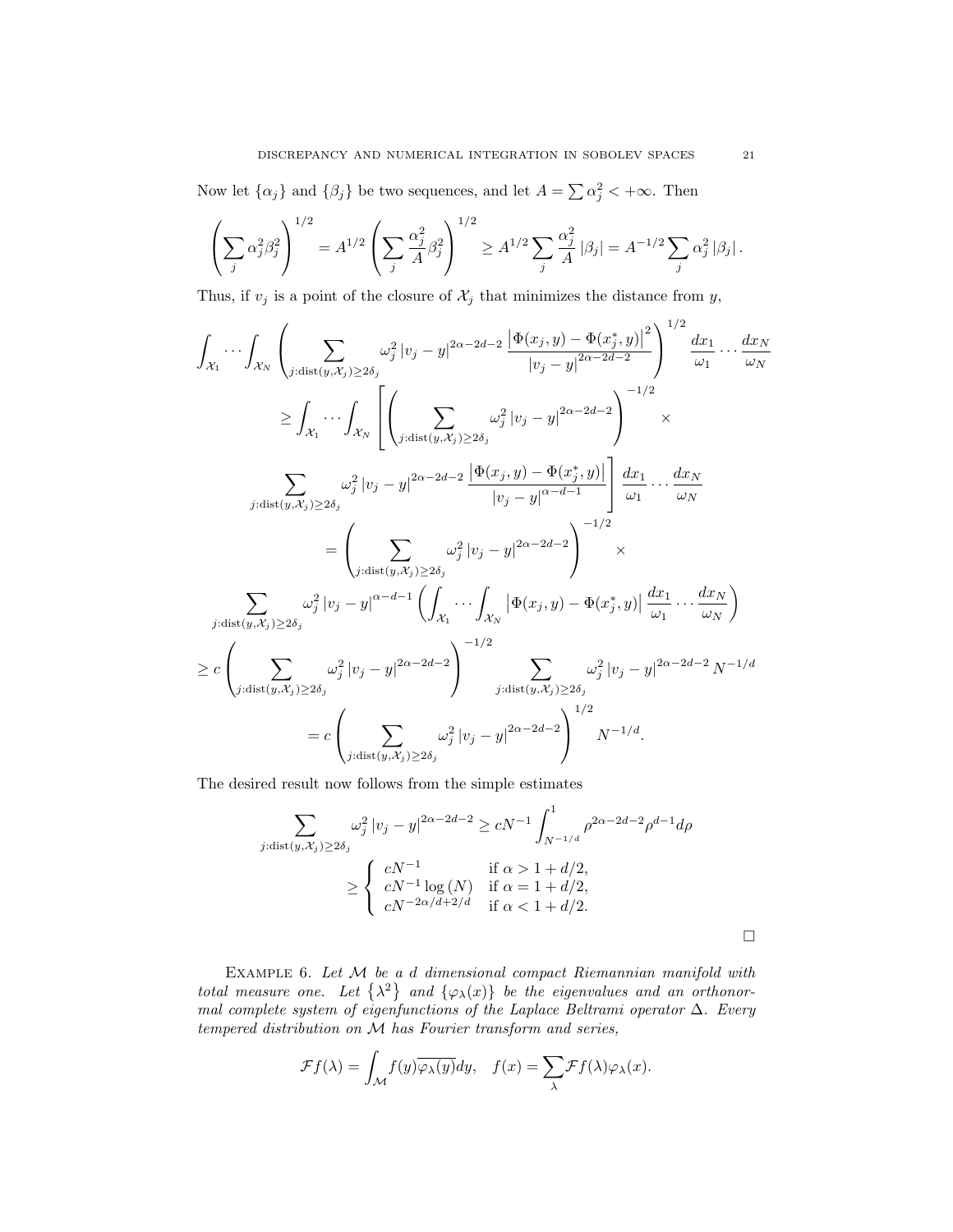The Bessel kernel  $B^{\alpha}(x, y)$ ,  $-\infty < \alpha < +\infty$ , is a distribution defined by the expansion

$$
B^{\alpha}(x,y) = \sum_{\lambda} (1 + \lambda^2)^{-\alpha/2} \varphi_{\lambda}(x) \overline{\varphi_{\lambda}(y)}.
$$

A distribution  $f(x)$  is the Bessel potential of a distribution  $g(x)$  if

$$
f(x) = \int_{\mathcal{M}} B^{\alpha}(x, y) g(y) dy = \sum_{\lambda} (1 + \lambda^2)^{-\alpha/2} \mathcal{F}g(\lambda) \varphi_{\lambda}(x).
$$

Bessel potentials of functions in  $\mathbb{L}^p(\mathcal{M})$  define the fractional Sobolev space  $\mathbb{H}_{p}^{\alpha}(\mathcal{M})$ . If  $0 < \alpha < d$ , then the Bessel kernel satisfies the estimate

$$
|B^{\alpha}(x,y)| \le c |x-y|^{\alpha-d}, \quad |\nabla B^{\alpha}(x,y)| \le c |x-y|^{\alpha-d-1}
$$

.

See [4]. In particular, Corollary 3 applies. Indeed, an application of the technique of the Hadamard parametrix (see e.g.  $[3]$ ) gives a more precise result: there is a smooth positive function  $C(y)$  and positive constants  $\varepsilon$  and c such that

$$
B^{\alpha}(x, y) = C(y) |x - y|^{\alpha - d} + E(x, y),
$$

with

$$
|E(x, y)| \le c |x - y|^{\alpha - d + \varepsilon}
$$
  

$$
|\nabla E(x, y)| \le c |x - y|^{\alpha - d - 1 + \varepsilon}.
$$

It then follows from this lemma that Corollary 4 applies to the Bessel kernel (see also [8, Theorems 24 and 25] for the case of the Euclidean sphere with  $p = 2$ ).

Finally, the classical Besov spaces  $\mathbb{B}_{p,q}^{\alpha}(\mathcal{M})$  defined via a Littlewood Paley decomposition are interpolation spaces between Bessel potential spaces. If  $1 < p <$  $+\infty$ ,  $1 \le q \le +\infty$ ,  $0 < \vartheta < 1$ ,  $\alpha = (1 - \vartheta) \alpha_0 + \vartheta \alpha_1$ , then in the real method of interpolation

$$
\left(\mathbb{H}_{p}^{\alpha_{0}}\left(\mathcal{M}\right),\mathbb{H}_{p}^{\alpha_{1}}\left(\mathcal{M}\right)\right)_{\vartheta,q}=\mathbb{B}_{p,q}^{\alpha}\left(\mathcal{M}\right).
$$

See [1]. In particular, interpolating the results in Corollary 3, one proves that for every  $0 < \varepsilon < 1$  there is a positive constant c such that a random choice of points  $\{x_i\}$  in  $\{\mathcal{X}_i\}$  has the property that for every function  $f(x)$  in the Besov space  $\mathbb{B}_{p,\infty}^{\alpha}(\mathcal{M}),$ 

$$
|\mathcal{E}(x_j,\omega_j)f| \leq \begin{cases} c\|f\|_{\mathbb{B}^\alpha_{p,\infty}(\mathcal{M})} N^{-\alpha/d} & \text{if } \alpha < d/2+1, \\ c\|f\|_{\mathbb{B}^\alpha_{p,\infty}(\mathcal{M})} N^{-1/2-1/d+\gamma} & \text{if } \alpha = d/2+1 \text{ and } \gamma > 0, \\ c\|f\|_{\mathbb{B}^\alpha_{p,\infty}(\mathcal{M})} N^{-1/2-1/d} & \text{if } \alpha > d/2+1, \end{cases}
$$

with probability greater than  $1 - \varepsilon$ .

#### References

- [1] Bergh, J., Löfström, J.: Interpolation spaces. Springer Verlag (1976)
- [2] Beck, J., Chen, W.W.L.: Note on irregularities of distribution II, Proc. London Math. Soc. 61, 251–272 (1990)
- [3] Brandolini, L., Colzani, L.: Decay of Fourier transforms and summability of eigenfunction expansions. Ann. Sc. Norm. Sup. Pisa Cl. Sci. 29, 611–638 (2000)
- [4] Brandolini, L., Choirat, C., Colzani, L., Gigante G., Seri R., Travaglini, G.: Quadrature rules and distribution of points on manifolds. To appear in Ann. Sc. Norm. Super. Pisa Cl. Sci.
- [5] Brandolini, L., Chen, W.W.L., Gigante, G., Travaglini, G.: Discrepancy for randomized Riemann sums. Proc. Amer. Math. Soc. 137, 3187–3196 (2009)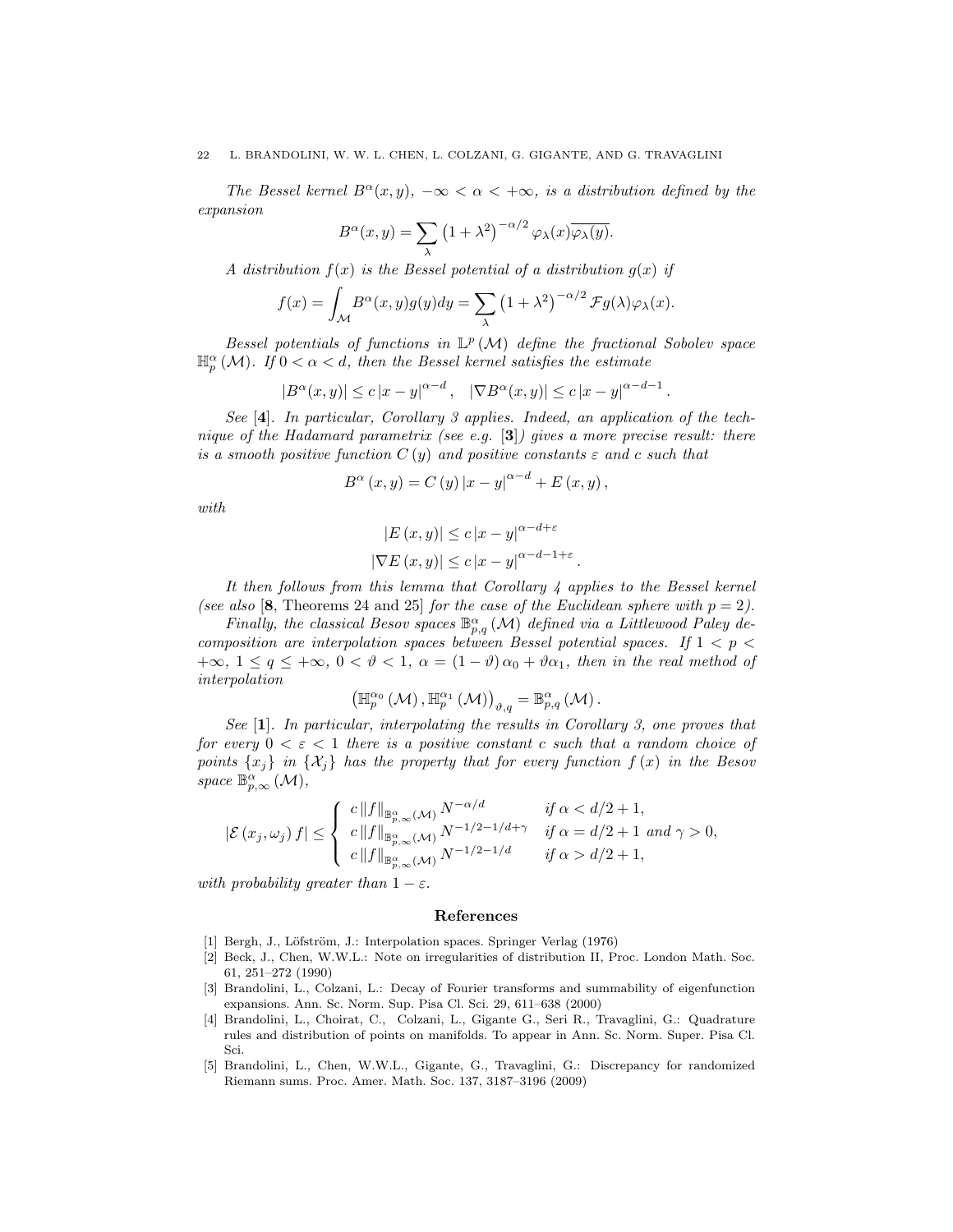- [6] Brandolini, L., Colzani, L., Gigante, G., Travaglini, G.: On the Koksma–Hlawka inequality, J. Complexity 29, 158–172 (2013)
- [7] Brauchart, J.S., Hesse, K.: Numerical integration over spheres of arbitrary dimension. Constr. Approx. 25, 41-71(2007)
- [8] Brauchart, J.S., Saff, E.B., Sloan, I.H., Womersley, R.S.: QMC design: optimal order quasi Monte Carlo integration schemes on the sphere. arXiv:1208.3267 (2012)
- [9] Burkholder, D.: Sharp inequalities for martingales and stochastic integrals. Astérisque 157-158, 75–94 (1988)
- [10] Chen, W.W.L.: On irregularities of distribution. III. J. Austral. Math. Soc. 60, 228–244 (1996)
- [11] Chen, W.W.L., Travaglini, G.: Deterministic and probabilistic discrepancies, Ark. Mat. 47, 273–293 (2009)
- [12] Chow, Y.S. , Teicher, Y.S.: Probability theory. Independence, interchangeability, martingales. Springer Verlag (1988)
- [13] Colzani, L.: Approximation of Lebesgue integrals by Riemann sums and lattice points in domains with fractal boundary. Monatsh. Math. 123, 299–308 (1997)
- [14] Filbir, F., Mhaskar, H.N.: A quadrature formula for diffusion polynomials corresponding to a generalized heat kernel. J. Fourier Anal. Appl. 16, 629–657 (2010)
- [15] Haagerup, U.: The best constant in the Kintchine inequality. Studia Math. 70, 231–283 (1981)
- [16] Hajłasz, P.: Sobolev spaces on an arbitrary metric space. Potential Anal. 5, 403–415 (1996)
- [17] Hesse, K.: A lower bound for the worst-case cubature error on spheres of arbitrary dimension. Numer. Math. 103, 413–433 (2006)
- [18] Hesse, K., Mhaskar, H.M., Sloan, I.H.: Quadrature in Besov spaces on the Euclidean sphere. J. Complexity 23, 528–552 (2007)
- [19] Hesse, K., Sloan, I.H.: Worst-case errors in a Sobolev space setting for cubature over the sphere  $S^2$ . Bull. Austral. Math. Soc. 71, 81-105 (2005)
- [20] Hesse, K., Sloan, I.H.: Optimal lower bounds for cubature error on the sphere  $S^2$ . J. Complexity 21, 790–803 (2005)
- [21] Hesse, K., Sloan, I.H.: Cubature over the sphere  $S<sup>2</sup>$  in Sobolev spaces of arbitrary order. J. Approx. Theory 141, 118–133 (2006)
- [22] Hu, J., Zähle, M.: Generalized Bessel and Riesz Potentials on Metric Measure Spaces. Potential Anal. 30, 315–340 (2009)
- [23] Koskela, P., Yang, D., Zhou, Y.: Pointwise characterization of Besov and Triebel Lizorkin spaces and quasiconformal mappings. Adv. Math. 226, 3579–3621 (2011)
- [24] Kushpel, A.: Optimal cubature formulas on compact homogeneous manifolds. J. Funct. Anal. 257, 1621–1629 (2009)
- [25] Leopardi, P.: Diameter bounds for equal area partitions of the unit sphere. Electron. Trans. Numer. Anal. 35, 1–16 (2009)
- [26] Maggioni, M., Mhaskar, H.N.: Diffusion polinomial frames on metric measure spaces. Appl. Comput. Harmon. Anal. 24, 329–353 (2008)
- [27] Marcinkiewicz, J., Zygmund, A.: Sur les fonctions ind´ependantes. Fund. Math. 29, 60–90 (1937)
- [28] Marcinkiewicz, J., Zygmund, A.: Quelques théorèmes sur les fonctions indépendantes. Studia Math. 7, 104–120 (1938)
- [29] Stein, E.M.: Singular Integrals and Differentiability Properties of Functions. Princeton University Press (1970)